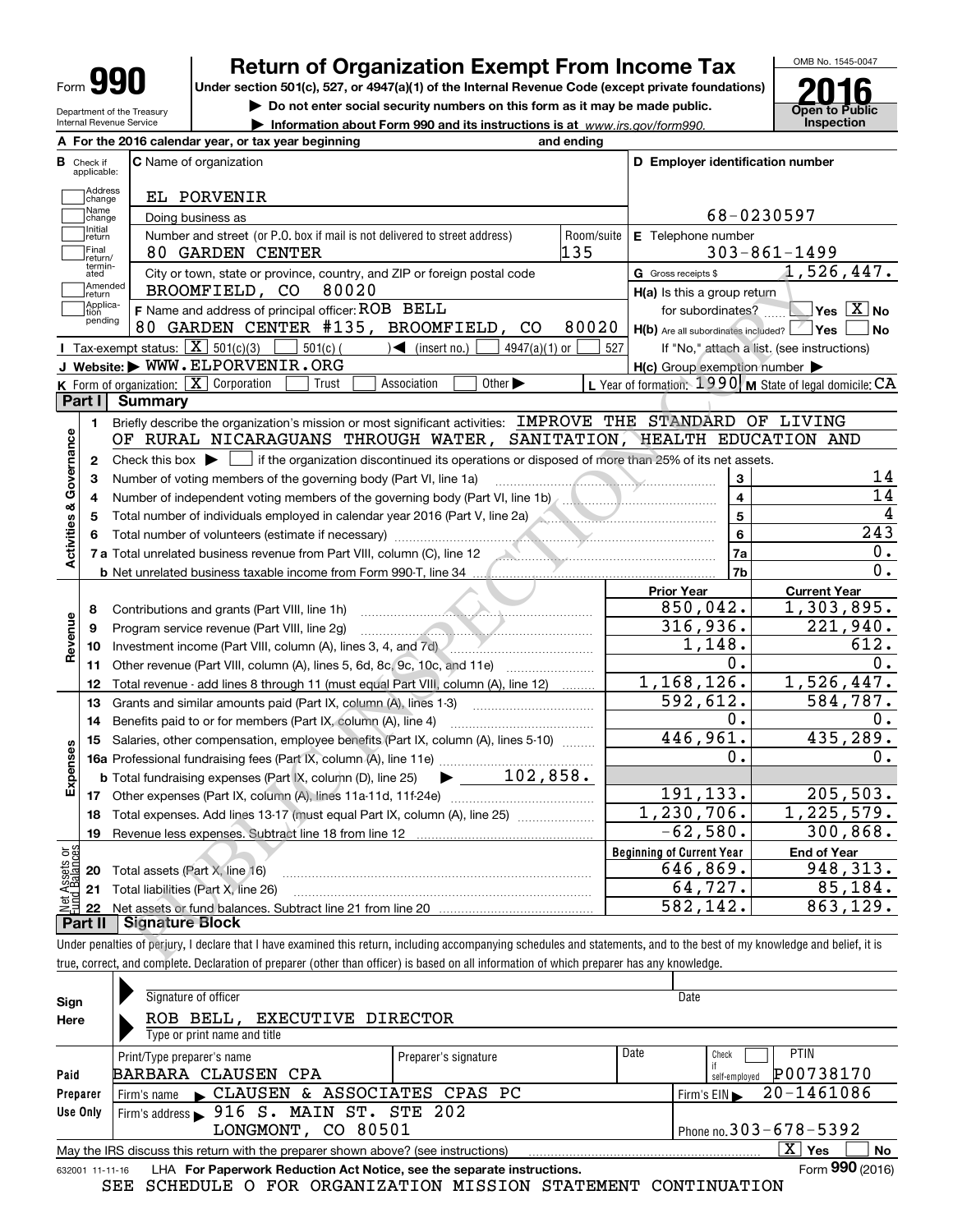|              | EL PORVENIR<br>Form 990 (2016)                                                                                                                                                                                                                                                                                                                                                               | 68-0230597     | Page 2                                 |
|--------------|----------------------------------------------------------------------------------------------------------------------------------------------------------------------------------------------------------------------------------------------------------------------------------------------------------------------------------------------------------------------------------------------|----------------|----------------------------------------|
|              | <b>Statement of Program Service Accomplishments</b><br>Part III                                                                                                                                                                                                                                                                                                                              |                |                                        |
|              |                                                                                                                                                                                                                                                                                                                                                                                              |                |                                        |
| 1            | Briefly describe the organization's mission:                                                                                                                                                                                                                                                                                                                                                 |                |                                        |
|              | IMPROVE THE STANDARD OF LIVING OF RURAL NICARAGUANS THROUGH WATER,                                                                                                                                                                                                                                                                                                                           |                |                                        |
|              | SANITATION, HEALTH EDUCATION AND WATERSHED MANAGEMENT PROJECTS.                                                                                                                                                                                                                                                                                                                              |                |                                        |
|              |                                                                                                                                                                                                                                                                                                                                                                                              |                |                                        |
|              |                                                                                                                                                                                                                                                                                                                                                                                              |                |                                        |
|              |                                                                                                                                                                                                                                                                                                                                                                                              |                |                                        |
| $\mathbf{2}$ | Did the organization undertake any significant program services during the year which were not listed on the                                                                                                                                                                                                                                                                                 |                |                                        |
|              |                                                                                                                                                                                                                                                                                                                                                                                              |                | $\sqrt{}$ Yes $\sqrt{}$ X $\sqrt{}$ No |
|              | If "Yes," describe these new services on Schedule O.                                                                                                                                                                                                                                                                                                                                         |                |                                        |
| 3            |                                                                                                                                                                                                                                                                                                                                                                                              |                |                                        |
|              | If "Yes," describe these changes on Schedule O.                                                                                                                                                                                                                                                                                                                                              |                |                                        |
| 4            | Describe the organization's program service accomplishments for each of its three largest program services, as measured by expenses.                                                                                                                                                                                                                                                         |                |                                        |
|              | Section 501(c)(3) and 501(c)(4) organizations are required to report the amount of grants and allocations to others, the total expenses, and                                                                                                                                                                                                                                                 |                |                                        |
|              | revenue, if any, for each program service reported.                                                                                                                                                                                                                                                                                                                                          |                |                                        |
|              | $\overline{584, 787.}$ ) (Revenue \$<br>1,001,868. including grants of \$                                                                                                                                                                                                                                                                                                                    |                | 240, 397.                              |
| 4a           | ) (Expenses \$<br>(Code:<br>DURING 2016 EL PORVENIR HELPED OVER 18,839 VILLAGERS BUILD 22 WATER                                                                                                                                                                                                                                                                                              |                |                                        |
|              |                                                                                                                                                                                                                                                                                                                                                                                              |                |                                        |
|              | 5 SCHOOL HAND-WASHING STATIONS, 412 LATRINES, AND 146 FUEL<br>PROJECTS,                                                                                                                                                                                                                                                                                                                      |                |                                        |
|              | EFFICIENT STOVES. IN ADDITION 1,644 COMMUNITY TRAINING SESSIONS WERE                                                                                                                                                                                                                                                                                                                         |                |                                        |
|              | CONDUCTED TO EDUCATE THE VILLAGERS ABOUT THE CONNECTION BETWEEN                                                                                                                                                                                                                                                                                                                              |                |                                        |
|              | HYGIENE, WATER, SANITATION AND DISEASE. EL PORVENIR ALSO PLANTED                                                                                                                                                                                                                                                                                                                             |                |                                        |
|              | 102,280 TREES THROUGH ITS WATERSHED PROTECTION PROGRAM.                                                                                                                                                                                                                                                                                                                                      |                |                                        |
|              |                                                                                                                                                                                                                                                                                                                                                                                              |                |                                        |
|              |                                                                                                                                                                                                                                                                                                                                                                                              |                |                                        |
|              |                                                                                                                                                                                                                                                                                                                                                                                              |                |                                        |
|              |                                                                                                                                                                                                                                                                                                                                                                                              |                |                                        |
|              |                                                                                                                                                                                                                                                                                                                                                                                              |                |                                        |
|              |                                                                                                                                                                                                                                                                                                                                                                                              |                |                                        |
| 4b           |                                                                                                                                                                                                                                                                                                                                                                                              |                |                                        |
|              | $\begin{picture}(180,10) \put(0,0){\vector(1,0){100}} \put(15,0){\vector(1,0){100}} \put(15,0){\vector(1,0){100}} \put(15,0){\vector(1,0){100}} \put(15,0){\vector(1,0){100}} \put(15,0){\vector(1,0){100}} \put(15,0){\vector(1,0){100}} \put(15,0){\vector(1,0){100}} \put(15,0){\vector(1,0){100}} \put(15,0){\vector(1,0){100}} \put(15,0){\vector(1,0){100}}$<br>including grants of \$ | $($ Revenue \$ |                                        |
|              |                                                                                                                                                                                                                                                                                                                                                                                              |                |                                        |
|              |                                                                                                                                                                                                                                                                                                                                                                                              |                |                                        |
|              |                                                                                                                                                                                                                                                                                                                                                                                              |                |                                        |
|              |                                                                                                                                                                                                                                                                                                                                                                                              |                |                                        |
|              |                                                                                                                                                                                                                                                                                                                                                                                              |                |                                        |
|              |                                                                                                                                                                                                                                                                                                                                                                                              |                |                                        |
|              |                                                                                                                                                                                                                                                                                                                                                                                              |                |                                        |
|              |                                                                                                                                                                                                                                                                                                                                                                                              |                |                                        |
|              |                                                                                                                                                                                                                                                                                                                                                                                              |                |                                        |
|              |                                                                                                                                                                                                                                                                                                                                                                                              |                |                                        |
|              |                                                                                                                                                                                                                                                                                                                                                                                              |                |                                        |
|              |                                                                                                                                                                                                                                                                                                                                                                                              |                |                                        |
| 4с           | (Expenses \$<br>) (Revenue $\frac{1}{2}$<br>$\left(\text{Code:}\right)$<br>including grants of $$$                                                                                                                                                                                                                                                                                           |                |                                        |
|              |                                                                                                                                                                                                                                                                                                                                                                                              |                |                                        |
|              |                                                                                                                                                                                                                                                                                                                                                                                              |                |                                        |
|              |                                                                                                                                                                                                                                                                                                                                                                                              |                |                                        |
|              |                                                                                                                                                                                                                                                                                                                                                                                              |                |                                        |
|              |                                                                                                                                                                                                                                                                                                                                                                                              |                |                                        |
|              |                                                                                                                                                                                                                                                                                                                                                                                              |                |                                        |
|              |                                                                                                                                                                                                                                                                                                                                                                                              |                |                                        |
|              |                                                                                                                                                                                                                                                                                                                                                                                              |                |                                        |
|              |                                                                                                                                                                                                                                                                                                                                                                                              |                |                                        |
|              |                                                                                                                                                                                                                                                                                                                                                                                              |                |                                        |
|              |                                                                                                                                                                                                                                                                                                                                                                                              |                |                                        |
|              |                                                                                                                                                                                                                                                                                                                                                                                              |                |                                        |
|              |                                                                                                                                                                                                                                                                                                                                                                                              |                |                                        |
| 4d -         | Other program services (Describe in Schedule O.)                                                                                                                                                                                                                                                                                                                                             |                |                                        |
|              | (Expenses \$<br>) (Revenue \$<br>including grants of \$                                                                                                                                                                                                                                                                                                                                      |                |                                        |
|              | 1,001,868.<br><b>4e</b> Total program service expenses $\blacktriangleright$                                                                                                                                                                                                                                                                                                                 |                |                                        |
|              |                                                                                                                                                                                                                                                                                                                                                                                              |                | $000 \text{ years}$                    |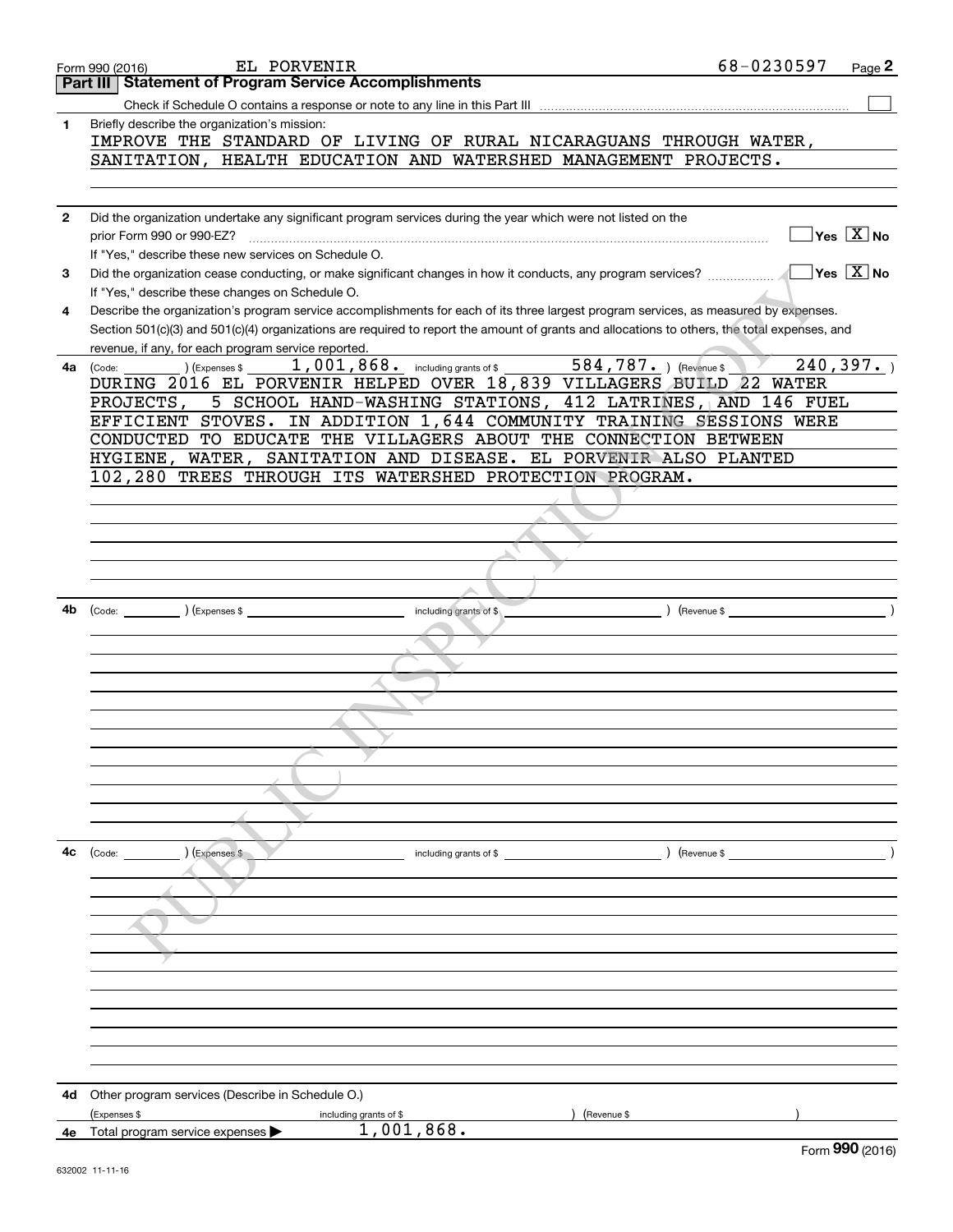Part IV | Checklist of Required Schedules

|     |                                                                                                                                      |                 | Yes | No |
|-----|--------------------------------------------------------------------------------------------------------------------------------------|-----------------|-----|----|
| 1.  | Is the organization described in section $501(c)(3)$ or $4947(a)(1)$ (other than a private foundation)?                              |                 |     |    |
|     |                                                                                                                                      | 1               | X   |    |
| 2   |                                                                                                                                      | $\overline{2}$  | X   |    |
| 3   | Did the organization engage in direct or indirect political campaign activities on behalf of or in opposition to candidates for      |                 |     |    |
|     |                                                                                                                                      | 3               |     | x  |
| 4   |                                                                                                                                      |                 |     |    |
|     | Section 501(c)(3) organizations. Did the organization engage in lobbying activities, or have a section 501(h) election in effect     |                 |     | х  |
|     |                                                                                                                                      | 4               |     |    |
| 5   | Is the organization a section 501(c)(4), 501(c)(5), or 501(c)(6) organization that receives membership dues, assessments, or         |                 |     | X  |
|     |                                                                                                                                      | 5               |     |    |
| 6   | Did the organization maintain any donor advised funds or any similar funds or accounts for which donors have the right to            |                 |     |    |
|     | provide advice on the distribution or investment of amounts in such funds or accounts? If "Yes," complete Schedule D, Part I         | 6               |     | x  |
| 7   | Did the organization receive or hold a conservation easement, including easements to preserve open space,                            |                 |     |    |
|     |                                                                                                                                      | $\overline{7}$  |     | X  |
| 8   | Did the organization maintain collections of works of art, historical treasures, or other similar assets? If "Yes," complete         |                 |     |    |
|     |                                                                                                                                      | 8               |     | x  |
| 9   | Did the organization report an amount in Part X, line 21, for escrow or custodial account liability, serve as a custodian for        |                 |     |    |
|     | amounts not listed in Part X; or provide credit counseling, debt management, credit repair, or debt negotiation services?            |                 |     |    |
|     | If "Yes," complete Schedule D, Part IV                                                                                               | 9               |     | X  |
| 10  | Did the organization, directly or through a related organization, hold assets in temporarily restricted endowments, permanent        |                 |     |    |
|     |                                                                                                                                      | 10              |     | x  |
| 11  | If the organization's answer to any of the following questions is "Yes," then complete Schedule D, Parts VI, VIII, VIII, IX, or X    |                 |     |    |
|     | as applicable.                                                                                                                       |                 |     |    |
|     | a Did the organization report an amount for land, buildings, and equipment in Part X, line 10? If "Yes," complete Schedule D,        |                 |     |    |
|     |                                                                                                                                      | 11a             | х   |    |
|     | <b>b</b> Did the organization report an amount for investments - other securities in Part X, line 12 that is 5% or more of its total |                 |     |    |
|     |                                                                                                                                      | 11 <sub>b</sub> |     | x  |
|     | assets reported in Part X, line 16? If "Yes," complete Schedule D, Part VII                                                          |                 |     |    |
|     | c Did the organization report an amount for investments - program related in Part X, line 13 that is 5% or more of its total         |                 |     | x  |
|     |                                                                                                                                      | 11c             |     |    |
|     | d Did the organization report an amount for other assets in Part X, line 15 that is 5% or more of its total assets reported in       |                 |     |    |
|     |                                                                                                                                      | 11d             |     | х  |
|     | e Did the organization report an amount for other liabilities in Part X, line 25? If "Yes," complete Schedule D, Part X              | 11e             |     | х  |
|     | Did the organization's separate or consolidated financial statements for the tax year include a footnote that addresses              |                 |     |    |
|     | the organization's liability for uncertain tax positions under FIN 48 (ASC 740)? If "Yes," complete Schedule D, Part X               | 11f             |     | x  |
|     | 12a Did the organization obtain separate, independent audited financial statements for the tax year? If "Yes." complete              |                 |     |    |
|     | Schedule D, Parts XI and XII                                                                                                         | 12a             | x   |    |
|     | <b>b</b> Was the organization included in consolidated, independent audited financial statements for the tax year?                   |                 |     |    |
|     | If "Yes," and if the organization answered "No" to line 12a, then completing Schedule D, Parts XI and XII is optional                | 12b             |     | X  |
| 13  | Is the organization a school described in section 170(b)(1)(A)(ii)? If "Yes," complete Schedule E                                    | 13              |     | Х  |
| 14a | Did the organization maintain an office, employees, or agents outside of the United States?                                          | 14a             | x   |    |
|     | b Did the organization have aggregate revenues or expenses of more than \$10,000 from grantmaking, fundraising, business,            |                 |     |    |
|     | investment, and program service activities outside the United States, or aggregate foreign investments valued at \$100,000           |                 |     |    |
|     |                                                                                                                                      | 14b             | х   |    |
| 15  | Did the organization report on Part IX, column (A), line 3, more than \$5,000 of grants or other assistance to or for any            |                 |     |    |
|     |                                                                                                                                      | 15              |     | x  |
| 16  | Did the organization report on Part IX, column (A), line 3, more than \$5,000 of aggregate grants or other assistance to             |                 |     |    |
|     |                                                                                                                                      | 16              | x   |    |
| 17  | Did the organization report a total of more than \$15,000 of expenses for professional fundraising services on Part IX,              |                 |     |    |
|     |                                                                                                                                      | 17              |     | x  |
| 18  | Did the organization report more than \$15,000 total of fundraising event gross income and contributions on Part VIII, lines         |                 |     |    |
|     |                                                                                                                                      | 18              |     | x  |
|     |                                                                                                                                      |                 |     |    |
| 19  | Did the organization report more than \$15,000 of gross income from gaming activities on Part VIII, line 9a? If "Yes."               |                 |     |    |
|     |                                                                                                                                      | 19              |     | x  |

Form 990 (2016)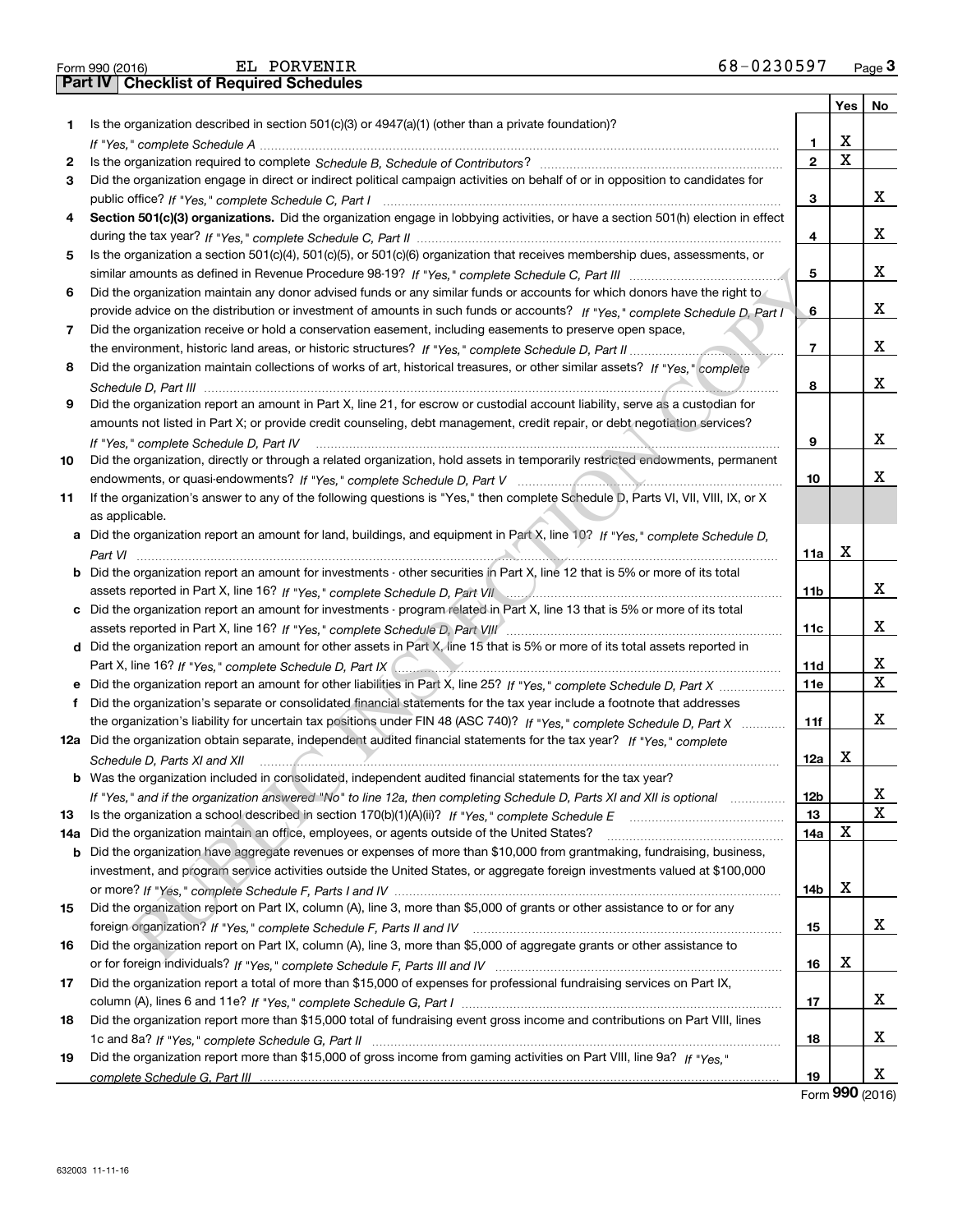|    | 68-0230597<br>EL PORVENIR<br>Form 990 (2016)                                                                                        |                 |                  | Page 4                  |
|----|-------------------------------------------------------------------------------------------------------------------------------------|-----------------|------------------|-------------------------|
|    | Part IV   Checklist of Required Schedules (continued)                                                                               |                 |                  |                         |
|    |                                                                                                                                     |                 | Yes <sub>1</sub> | No                      |
|    | 20a Did the organization operate one or more hospital facilities? If "Yes," complete Schedule H                                     | 20a             |                  | х                       |
|    | <b>b</b> If "Yes" to line 20a, did the organization attach a copy of its audited financial statements to this return?<br>.          | 20 <sub>b</sub> |                  |                         |
| 21 | Did the organization report more than \$5,000 of grants or other assistance to any domestic organization or                         |                 |                  |                         |
|    |                                                                                                                                     | 21              |                  | x                       |
| 22 | Did the organization report more than \$5,000 of grants or other assistance to or for domestic individuals on                       |                 |                  |                         |
|    |                                                                                                                                     | 22              |                  | x                       |
| 23 | Did the organization answer "Yes" to Part VII, Section A, line 3, 4, or 5 about compensation of the organization's current          |                 |                  |                         |
|    | and former officers, directors, trustees, key employees, and highest compensated employees? If "Yes," complete                      |                 |                  |                         |
|    |                                                                                                                                     | 23              |                  | X                       |
|    | 24a Did the organization have a tax-exempt bond issue with an outstanding principal amount of more than \$100,000 as of the         |                 |                  |                         |
|    | last day of the year, that was issued after December 31, 2002? If "Yes," answer lines 24b through 24d and complete                  |                 |                  |                         |
|    | Schedule K. If "No", go to line 25a                                                                                                 | 24a             |                  | x                       |
|    | b Did the organization invest any proceeds of tax-exempt bonds beyond a temporary period exception?                                 | 24b             |                  |                         |
|    | c Did the organization maintain an escrow account other than a refunding escrow at any time during the year to defease              |                 |                  |                         |
|    |                                                                                                                                     | 24c             |                  |                         |
|    | d Did the organization act as an "on behalf of" issuer for bonds outstanding at any time during the year?                           | 24d             |                  |                         |
|    | 25a Section 501(c)(3), 501(c)(4), and 501(c)(29) organizations. Did the organization engage in an excess benefit                    |                 |                  |                         |
|    |                                                                                                                                     | 25a             |                  | x                       |
|    | <b>b</b> Is the organization aware that it engaged in an excess benefit transaction with a disqualified person in a prior year, and |                 |                  |                         |
|    | that the transaction has not been reported on any of the organization's prior Forms 990 or 990-EZ? If "Yes," complete               |                 |                  |                         |
|    | Schedule L, Part I                                                                                                                  | 25b             |                  | x                       |
| 26 | Did the organization report any amount on Part X, line 5, 6, or 22 for receivables from or payables to any current or               |                 |                  |                         |
|    | former officers, directors, trustees, key employees, highest compensated employees, or disqualified persons? If "Yes."              |                 |                  |                         |
|    | complete Schedule L, Part II                                                                                                        | 26              |                  | X                       |
| 27 | Did the organization provide a grant or other assistance to an officer, director, trustee, key employee, substantial                |                 |                  |                         |
|    | contributor or employee thereof, a grant selection committee member, or to a 35% controlled entity or family member                 |                 |                  |                         |
|    |                                                                                                                                     | 27              |                  | х                       |
| 28 | Was the organization a party to a business transaction with one of the following parties (see Schedule L, Part IV                   |                 |                  |                         |
|    | instructions for applicable filing thresholds, conditions, and exceptions):                                                         |                 |                  |                         |
|    | a A current or former officer, director, trustee, or key employee? If "Yes," complete Schedule L, Part IV                           | 28a             |                  | х                       |
|    | b A family member of a current or former officer, director, trustee, or key employee? If "Yes," complete Schedule L, Part IV        | 28 <sub>b</sub> |                  | $\mathbf X$             |
|    | c An entity of which a current or former officer, director, trustee, or key employee (or a family member thereof) was an officer,   |                 |                  |                         |
|    |                                                                                                                                     | 28c             |                  | х                       |
| 29 |                                                                                                                                     | 29              |                  | $\overline{\mathbf{x}}$ |
| 30 | Did the organization receive contributions of art, historical treasures, or other similar assets, or qualified conservation         |                 |                  |                         |
|    |                                                                                                                                     | 30              |                  | х                       |
| 31 | Did the organization liquidate, terminate, or dissolve and cease operations?                                                        |                 |                  |                         |
|    | If "Yes," complete Schedule N, Part I Machinery and the component of the Schedule N, Part I Machinery and the                       | 31              |                  | х                       |
| 32 | Did the organization sell, exchange, dispose of, or transfer more than 25% of its net assets? If "Yes," complete                    |                 |                  |                         |
|    | Schedule N, Part II / Annual March 2014 - Annual March 2014 - Annual March 2014 - Annual March 2014 - Annual Ma                     | 32              |                  | х                       |
| 33 | Did the organization own 100% of an entity disregarded as separate from the organization under Regulations                          |                 |                  |                         |
|    |                                                                                                                                     | 33              |                  | х                       |
| 34 | Was the organization related to any tax-exempt or taxable entity? If "Yes," complete Schedule R, Part II, III, or IV, and           |                 |                  |                         |
|    | Part V, line $1$                                                                                                                    | 34              |                  | х                       |
|    |                                                                                                                                     | <b>35a</b>      |                  | $\mathbf X$             |
|    | b If "Yes" to line 35a, did the organization receive any payment from or engage in any transaction with a controlled entity         |                 |                  |                         |
|    |                                                                                                                                     | 35b             |                  |                         |
| 36 | Section 501(c)(3) organizations. Did the organization make any transfers to an exempt non-charitable related organization?          |                 |                  |                         |
|    |                                                                                                                                     | 36              |                  | х                       |
| 37 | Did the organization conduct more than 5% of its activities through an entity that is not a related organization                    |                 |                  |                         |
|    |                                                                                                                                     | 37              |                  | х                       |
| 38 | Did the organization complete Schedule O and provide explanations in Schedule O for Part VI, lines 11b and 19?                      |                 |                  |                         |
|    |                                                                                                                                     | 38              | X                |                         |
|    |                                                                                                                                     |                 |                  |                         |

Form 990 (2016)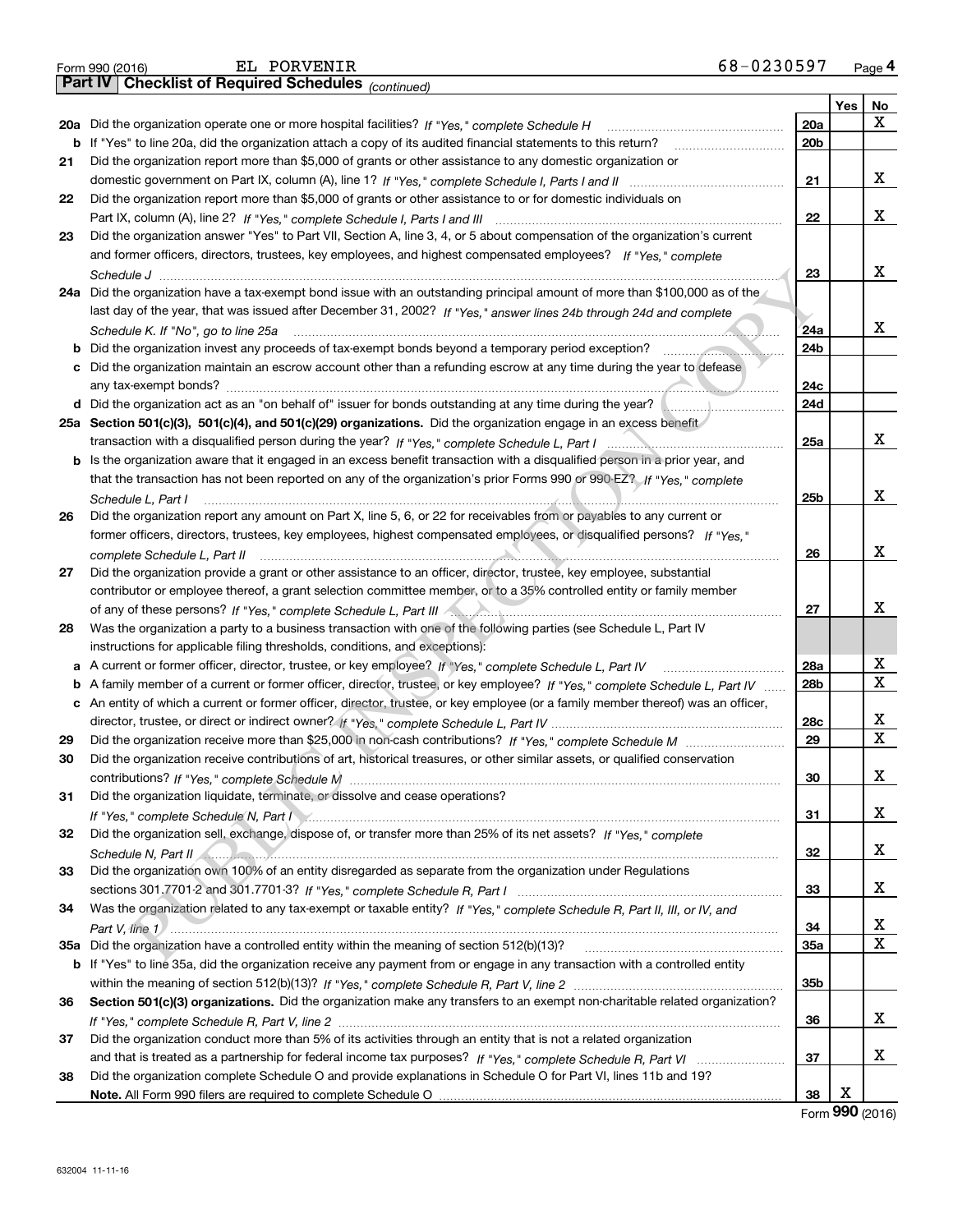|               | EL PORVENIR<br>Form 990 (2016)                                                                                                                                                                                                 |                 | 68-0230597 |                |     | Page $5$ |
|---------------|--------------------------------------------------------------------------------------------------------------------------------------------------------------------------------------------------------------------------------|-----------------|------------|----------------|-----|----------|
| <b>Part V</b> | <b>Statements Regarding Other IRS Filings and Tax Compliance</b>                                                                                                                                                               |                 |            |                |     |          |
|               | Check if Schedule O contains a response or note to any line in this Part V                                                                                                                                                     |                 |            |                |     |          |
|               |                                                                                                                                                                                                                                |                 |            |                | Yes | No       |
|               |                                                                                                                                                                                                                                | 1a              | 3          |                |     |          |
| b             | Enter the number of Forms W-2G included in line 1a. Enter -0- if not applicable                                                                                                                                                | 1 <sub>b</sub>  | $\Omega$   |                |     |          |
| c             | Did the organization comply with backup withholding rules for reportable payments to vendors and reportable gaming                                                                                                             |                 |            |                |     |          |
|               |                                                                                                                                                                                                                                |                 |            | 1c             | X   |          |
|               | 2a Enter the number of employees reported on Form W-3, Transmittal of Wage and Tax Statements,                                                                                                                                 |                 |            |                |     |          |
|               | filed for the calendar year ending with or within the year covered by this return                                                                                                                                              | 2a              | 4          |                |     |          |
|               |                                                                                                                                                                                                                                |                 |            | 2 <sub>b</sub> | X   |          |
|               |                                                                                                                                                                                                                                |                 |            |                |     |          |
|               | 3a Did the organization have unrelated business gross income of \$1,000 or more during the year?                                                                                                                               |                 |            | За             |     | х        |
| b             |                                                                                                                                                                                                                                |                 |            | 3b             |     |          |
|               | 4a At any time during the calendar year, did the organization have an interest in, or a signature or other authority over, a                                                                                                   |                 |            |                |     |          |
|               | financial account in a foreign country (such as a bank account, securities account, or other financial account)?                                                                                                               |                 |            | 4a             | х   |          |
|               | <b>b</b> If "Yes," enter the name of the foreign country: $\triangleright$ NICARAGUA                                                                                                                                           |                 |            |                |     |          |
|               | See instructions for filing requirements for FinCEN Form 114, Report of Foreign Bank and Financial Accounts (FBAR).                                                                                                            |                 |            |                |     |          |
|               |                                                                                                                                                                                                                                |                 |            | 5a             |     | х        |
| b             | Did any taxable party notify the organization that it was or is a party to a prohibited tax shelter transaction?                                                                                                               |                 |            | 5b             |     | X        |
| c             |                                                                                                                                                                                                                                |                 |            | 5c             |     |          |
|               | 6a Does the organization have annual gross receipts that are normally greater than \$100,000, and did the organization solicit                                                                                                 |                 |            |                |     |          |
|               |                                                                                                                                                                                                                                |                 |            | 6a             |     | x        |
|               | <b>b</b> If "Yes," did the organization include with every solicitation an express statement that such contributions or gifts                                                                                                  |                 |            |                |     |          |
|               | were not tax deductible?                                                                                                                                                                                                       |                 |            | 6b             |     |          |
| 7             | Organizations that may receive deductible contributions under section 170(c).                                                                                                                                                  |                 |            |                |     |          |
| а             | Did the organization receive a payment in excess of \$75 made partly as a contribution and partly for goods and services provided to the payor?                                                                                |                 |            | 7a             |     | х        |
| b             | If "Yes," did the organization notify the donor of the value of the goods or services provided?                                                                                                                                |                 |            | 7b             |     |          |
|               | c Did the organization sell, exchange, or otherwise dispose of tangible personal property for which it was required                                                                                                            |                 |            |                |     |          |
|               |                                                                                                                                                                                                                                |                 |            | 7c             |     | x        |
|               | d If "Yes," indicate the number of Forms 8282 filed during the year manufacture in the set of the number of Forms 8282 filed during the year manufacture in the set of the number of Forms 8282 filed during the year manufact | 7d              |            |                |     |          |
| е             | Did the organization receive any funds, directly or indirectly, to pay premiums on a personal benefit contract?                                                                                                                |                 |            | 7e             |     |          |
| f             | Did the organization, during the year, pay premiums, directly or indirectly, on a personal benefit contract?                                                                                                                   |                 |            | 7f             |     |          |
| g             | If the organization received a contribution of qualified intellectual property, did the organization file Form 8899 as required?                                                                                               |                 |            | 7g             |     |          |
| h             | If the organization received a contribution of cars, boats, airplanes, or other vehicles, did the organization file a Form 1098-C?                                                                                             |                 |            | 7h             |     |          |
| 8             | Sponsoring organizations maintaining donor advised funds. Did a donor advised fund maintained by the                                                                                                                           |                 |            |                |     |          |
|               | sponsoring organization have excess business holdings at any time during the year?                                                                                                                                             |                 |            | 8              |     |          |
|               | Sponsoring organizations maintaining donor advised funds.                                                                                                                                                                      |                 |            |                |     |          |
| а             | Did the sponsoring organization make any taxable distributions under section 4966?                                                                                                                                             |                 |            | 9а             |     |          |
| b             | Did the sponsoring organization make a distribution to a donor, donor advisor, or related person?                                                                                                                              |                 |            | 9b             |     |          |
| 10            | Section 501(c)(7) organizations. Enter:                                                                                                                                                                                        |                 |            |                |     |          |
| а             | Initiation fees and capital contributions included on Part VIII, line 12 <i>manuarous controllers</i>                                                                                                                          | 10a             |            |                |     |          |
| b             | Gross receipts, included on Form 990, Part VIII, line 12, for public use of club facilities                                                                                                                                    | 10 <sub>b</sub> |            |                |     |          |
| 11            | Section 501(c)(12) organizations. Enter:                                                                                                                                                                                       |                 |            |                |     |          |
| а             | Gross income from members or shareholders                                                                                                                                                                                      | 11a             |            |                |     |          |
| b             | Gross income from other sources (Do not net amounts due or paid to other sources against                                                                                                                                       |                 |            |                |     |          |
|               | amounts due or received from them.)                                                                                                                                                                                            | 11b             |            |                |     |          |
|               | 12a Section 4947(a)(1) non-exempt charitable trusts. Is the organization filing Form 990 in lieu of Form 1041?                                                                                                                 |                 |            | 12a            |     |          |
|               | <b>b</b> If "Yes," enter the amount of tax-exempt interest received or accrued during the year                                                                                                                                 | 12b             |            |                |     |          |
| 13            | Section 501(c)(29) qualified nonprofit health insurance issuers.                                                                                                                                                               |                 |            |                |     |          |
|               | a Is the organization licensed to issue qualified health plans in more than one state?                                                                                                                                         |                 |            | 13а            |     |          |
|               | Note. See the instructions for additional information the organization must report on Schedule O.                                                                                                                              |                 |            |                |     |          |
|               | <b>b</b> Enter the amount of reserves the organization is required to maintain by the states in which the                                                                                                                      |                 |            |                |     |          |
|               |                                                                                                                                                                                                                                | 13b             |            |                |     |          |
|               |                                                                                                                                                                                                                                | 13с             |            |                |     |          |
|               | 14a Did the organization receive any payments for indoor tanning services during the tax year?                                                                                                                                 |                 |            | 14a            |     | х        |
|               |                                                                                                                                                                                                                                |                 |            | 14b            |     |          |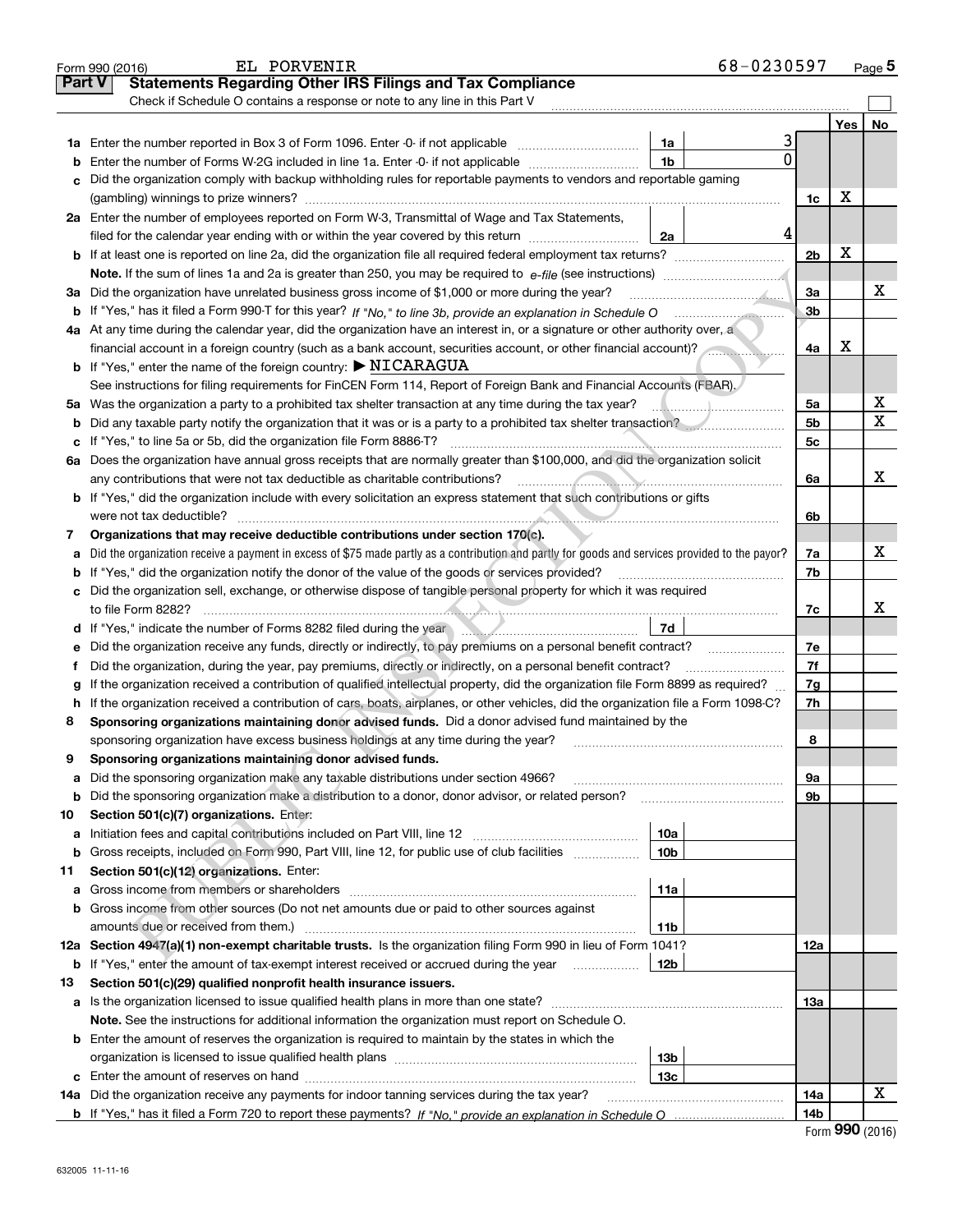|    | EL PORVENIR<br>Form 990 (2016)                                                                                                                                                                                                |    | 68-0230597 |                         |                         | Page $6$                |
|----|-------------------------------------------------------------------------------------------------------------------------------------------------------------------------------------------------------------------------------|----|------------|-------------------------|-------------------------|-------------------------|
|    | <b>Part VI</b><br>Governance, Management, and Disclosure For each "Yes" response to lines 2 through 7b below, and for a "No" response                                                                                         |    |            |                         |                         |                         |
|    | to line 8a, 8b, or 10b below, describe the circumstances, processes, or changes in Schedule O. See instructions.                                                                                                              |    |            |                         |                         |                         |
|    |                                                                                                                                                                                                                               |    |            |                         |                         | $\overline{\mathbf{x}}$ |
|    | <b>Section A. Governing Body and Management</b>                                                                                                                                                                               |    |            |                         |                         |                         |
|    |                                                                                                                                                                                                                               |    |            |                         | Yes                     | No                      |
|    | <b>1a</b> Enter the number of voting members of the governing body at the end of the tax year                                                                                                                                 | 1a | 14         |                         |                         |                         |
|    | If there are material differences in voting rights among members of the governing body, or if the governing                                                                                                                   |    |            |                         |                         |                         |
|    | body delegated broad authority to an executive committee or similar committee, explain in Schedule O.                                                                                                                         |    |            |                         |                         |                         |
| b  | Enter the number of voting members included in line 1a, above, who are independent                                                                                                                                            | 1b | 14         |                         |                         |                         |
| 2  | Did any officer, director, trustee, or key employee have a family relationship or a business relationship with any other                                                                                                      |    |            |                         |                         |                         |
|    | officer, director, trustee, or key employee?                                                                                                                                                                                  |    |            | 2                       |                         | x                       |
| 3  | Did the organization delegate control over management duties customarily performed by or under the direct supervision                                                                                                         |    |            |                         |                         |                         |
|    |                                                                                                                                                                                                                               |    |            | 3                       |                         | х                       |
| 4  | Did the organization make any significant changes to its governing documents since the prior Form 990 was filed?                                                                                                              |    |            | $\overline{\mathbf{4}}$ |                         | X                       |
| 5  |                                                                                                                                                                                                                               |    |            | 5                       |                         | $\mathbf X$             |
| 6  | Did the organization have members or stockholders?                                                                                                                                                                            |    |            | 6                       |                         | $\mathbf X$             |
| 7a | Did the organization have members, stockholders, or other persons who had the power to elect or appoint one or                                                                                                                |    |            |                         |                         |                         |
|    | more members of the governing body?                                                                                                                                                                                           |    |            | 7a                      |                         | x                       |
|    | <b>b</b> Are any governance decisions of the organization reserved to (or subject to approval by) members, stockholders, or                                                                                                   |    |            |                         |                         |                         |
|    | persons other than the governing body?                                                                                                                                                                                        |    |            | 7b                      |                         | x                       |
| 8  | Did the organization contemporaneously document the meetings held or written actions undertaken during the year by the following:                                                                                             |    |            |                         |                         |                         |
| a  |                                                                                                                                                                                                                               |    |            | 8а                      | х                       |                         |
|    | Each committee with authority to act on behalf of the governing body?                                                                                                                                                         |    |            | 8b                      | x                       |                         |
| 9  | Is there any officer, director, trustee, or key employee listed in Part VII, Section A, who cannot be reached at the                                                                                                          |    |            |                         |                         |                         |
|    | organization's mailing address? If "Yes." provide the names and addresses in Schedule O (manumano mail in the                                                                                                                 |    |            | 9                       |                         | x                       |
|    | <b>Section B. Policies</b> (This Section B requests information about policies not required by the Internal Revenue Code.)                                                                                                    |    |            |                         |                         |                         |
|    |                                                                                                                                                                                                                               |    |            |                         | Yes                     | No                      |
|    |                                                                                                                                                                                                                               |    |            | 10a                     |                         | x                       |
|    | <b>b</b> If "Yes," did the organization have written policies and procedures governing the activities of such chapters, affiliates,                                                                                           |    |            |                         |                         |                         |
|    | and branches to ensure their operations are consistent with the organization's exempt purposes?                                                                                                                               |    |            | 10 <sub>b</sub>         |                         |                         |
|    | 11a Has the organization provided a complete copy of this Form 990 to all members of its governing body before filing the form?                                                                                               |    |            | 11a                     | X                       |                         |
| b  | Describe in Schedule O the process, if any, used by the organization to review this Form 990.                                                                                                                                 |    |            |                         |                         |                         |
|    | <b>12a</b> Did the organization have a written conflict of interest policy? If "No," go to line 13                                                                                                                            |    |            | 12a                     | х                       |                         |
|    | <b>b</b> Were officers, directors, or trustees, and key employees required to disclose annually interests that could give rise to conflicts?                                                                                  |    |            | 12 <sub>b</sub>         | X                       |                         |
|    | c Did the organization regularly and consistently monitor and enforce compliance with the policy? If "Yes," describe                                                                                                          |    |            |                         |                         |                         |
|    | in Schedule O how this was done manufactured and contain an account of the schedule O how this was done                                                                                                                       |    |            | 12c                     | х                       |                         |
| 13 | Did the organization have a written whistleblower policy?                                                                                                                                                                     |    |            | 13                      | $\overline{\mathbf{x}}$ |                         |
| 14 | Did the organization have a written document retention and destruction policy? manufactured and the organization have a written document retention and destruction policy?                                                    |    |            | 14                      | X                       |                         |
| 15 | Did the process for determining compensation of the following persons include a review and approval by independent                                                                                                            |    |            |                         |                         |                         |
|    | persons, comparability data, and contemporaneous substantiation of the deliberation and decision?                                                                                                                             |    |            |                         |                         |                         |
| a  | The organization's CEO, Executive Director, or top management official manufactured content of the organization's CEO, Executive Director, or top management official                                                         |    |            | 15a                     | x                       |                         |
|    | b Other officers or key employees of the organization manufactured content to the original content of the organization manufactured content of the organization manufactured content of the organization manufactured content |    |            | 15b                     |                         | X                       |
|    | If "Yes" to line 15a or 15b, describe the process in Schedule O (see instructions).                                                                                                                                           |    |            |                         |                         |                         |
|    | 16a Did the organization invest in, contribute assets to, or participate in a joint venture or similar arrangement with a                                                                                                     |    |            |                         |                         |                         |
|    | taxable entity during the year?                                                                                                                                                                                               |    |            | 16a                     |                         | x                       |
|    | b If "Yes," did the organization follow a written policy or procedure requiring the organization to evaluate its participation                                                                                                |    |            |                         |                         |                         |
|    | in joint venture arrangements under applicable federal tax law, and take steps to safeguard the organization's                                                                                                                |    |            |                         |                         |                         |
|    |                                                                                                                                                                                                                               |    |            | 16b                     |                         |                         |
|    | <b>Section C. Disclosure</b>                                                                                                                                                                                                  |    |            |                         |                         |                         |
| 17 | List the states with which a copy of this Form 990 is required to be filed $\blacktriangleright$ CA, CO, WA, OR                                                                                                               |    |            |                         |                         |                         |
| 18 | Section 6104 requires an organization to make its Forms 1023 (or 1024 if applicable), 990, and 990-T (Section 501(c)(3)s only) available                                                                                      |    |            |                         |                         |                         |
|    | for public inspection. Indicate how you made these available. Check all that apply.                                                                                                                                           |    |            |                         |                         |                         |
|    | X   Own website<br>$X$ Upon request<br>Another's website<br>Other (explain in Schedule O)                                                                                                                                     |    |            |                         |                         |                         |
| 19 | Describe in Schedule O whether (and if so, how) the organization made its governing documents, conflict of interest policy, and financial                                                                                     |    |            |                         |                         |                         |
|    | statements available to the public during the tax year.                                                                                                                                                                       |    |            |                         |                         |                         |
| 20 | State the name, address, and telephone number of the person who possesses the organization's books and records:                                                                                                               |    |            |                         |                         |                         |
|    | ROB BELL - 303-861-1499                                                                                                                                                                                                       |    |            |                         |                         |                         |
|    | 80020<br>80 GARDEN CENTER #135, BROOMFIELD, CO                                                                                                                                                                                |    |            |                         |                         |                         |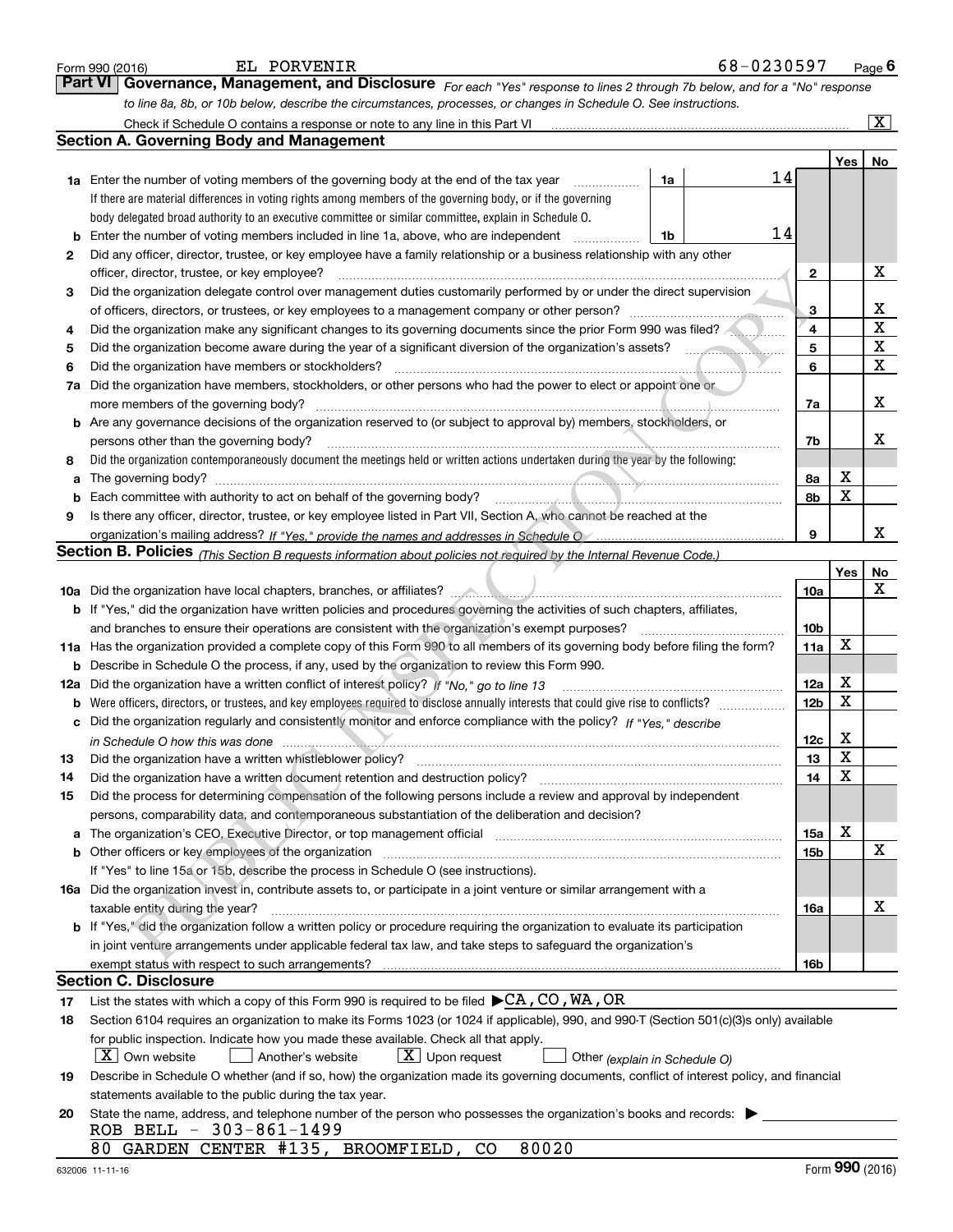$\begin{array}{c} \hline \end{array}$ 

## Part VII Compensation of Officers, Directors, Trustees, Key Employees, Highest Compensated Employees, and Independent Contractors

Check if Schedule O contains a response or note to any line in this Part VII

Section A. Officers, Directors, Trustees, Key Employees, and Highest Compensated Employees

1a Complete this table for all persons required to be listed. Report compensation for the calendar year ending with or within the organization's tax year.

Ist all of the organization's current officers, directors, trustees (whether individuals or organizations), regardless of amount of compensation. Enter -0- in columns (D), (E), and (F) if no compensation was paid.

**Examber 1 List all of the organization's current** key employees, if any. See instructions for definition of "key employee."

Ist the organization's five current highest compensated employees (other than an officer, director, trustee, or key employee) who received reportable compensation (Box 5 of Form W-2 and/or Box 7 of Form 1099-MISC) of more than \$100,000 from the organization and any related organizations.

 $\bullet$  List all of the organization's former officers, key employees, and highest compensated employees who received more than \$100,000 of reportable compensation from the organization and any related organizations.

| reportable compensation from the organization and any related organizations.<br>• List all of the organization's former directors or trustees that received, in the capacity as a former director or trustee of the organization, |                   |                                |                 |                                                              |              |                                   |        |                 |                 |               |
|-----------------------------------------------------------------------------------------------------------------------------------------------------------------------------------------------------------------------------------|-------------------|--------------------------------|-----------------|--------------------------------------------------------------|--------------|-----------------------------------|--------|-----------------|-----------------|---------------|
| more than \$10,000 of reportable compensation from the organization and any related organizations.                                                                                                                                |                   |                                |                 |                                                              |              |                                   |        |                 |                 |               |
| List persons in the following order: individual trustees or directors; institutional trustees; officers; key employees; highest compensated employees;<br>and former such persons.                                                |                   |                                |                 |                                                              |              |                                   |        |                 |                 |               |
| ΙX                                                                                                                                                                                                                                |                   |                                |                 |                                                              |              |                                   |        |                 |                 |               |
| Check this box if neither the organization nor any related organization compensated any current officer, director, or trustee.<br>(A)                                                                                             |                   |                                |                 |                                                              |              |                                   |        | (D)             | (E)             | (F)           |
| Name and Title                                                                                                                                                                                                                    | (B)<br>Average    |                                |                 | Position                                                     | (C)          |                                   |        | Reportable      | Reportable      | Estimated     |
|                                                                                                                                                                                                                                   | hours per         |                                |                 | (do not check more than one<br>box, unless person is both an |              |                                   |        | compensation    | compensation    | amount of     |
|                                                                                                                                                                                                                                   | week              |                                |                 | officer and a director/trustee)                              |              |                                   |        | from            | from related    | other         |
|                                                                                                                                                                                                                                   | (list any         |                                |                 |                                                              |              |                                   |        | the             | organizations   | compensation  |
|                                                                                                                                                                                                                                   | hours for         |                                |                 |                                                              |              |                                   |        | organization    | (W-2/1099-MISC) | from the      |
|                                                                                                                                                                                                                                   | related           |                                | I trustee       |                                                              |              |                                   |        | (W-2/1099-MISC) |                 | organization  |
|                                                                                                                                                                                                                                   | organizations     |                                |                 |                                                              |              |                                   |        |                 |                 | and related   |
|                                                                                                                                                                                                                                   | below<br>line)    | Individual trustee or director | Institutional t | Officer                                                      | Key employee | Highest compensated<br>  employee | Former |                 |                 | organizations |
| (1)<br><b>JONI FOSTER</b>                                                                                                                                                                                                         | $\overline{5.00}$ |                                |                 |                                                              |              |                                   |        |                 |                 |               |
| <b>DIRECTOR</b>                                                                                                                                                                                                                   |                   | $\overline{\mathbf{X}}$        |                 |                                                              |              |                                   |        | $\mathbf 0$ .   | 0.              | 0.            |
| (2)<br>DAVID M. ARNOLDS, J.D.                                                                                                                                                                                                     | 10.00             |                                |                 |                                                              |              |                                   |        |                 |                 |               |
| <b>CHAIR</b>                                                                                                                                                                                                                      |                   | $\mathbf X$                    |                 | $\mathbf X$                                                  |              |                                   |        | 0.              | 0.              | 0.            |
| MARK SMITH<br>(3)                                                                                                                                                                                                                 | 5.00              |                                |                 |                                                              |              |                                   |        |                 |                 |               |
| VICE CHAIR                                                                                                                                                                                                                        |                   | $\mathbf x$                    |                 | $\overline{\mathbf{X}}$                                      |              |                                   |        | $\mathbf 0$ .   | 0.              | 0.            |
| CHRIS CONWAY<br>(4)                                                                                                                                                                                                               | $\overline{5.00}$ |                                |                 |                                                              |              |                                   |        |                 |                 |               |
| <b>DIRECTOR</b>                                                                                                                                                                                                                   |                   | $\mathbf{x}$                   |                 |                                                              |              |                                   |        | $\mathbf 0$ .   | 0.              | 0.            |
| FREDRICK C COOPER PE PHD<br>(5)                                                                                                                                                                                                   | 5.00              |                                |                 |                                                              |              |                                   |        |                 |                 |               |
| <b>DIRECTOR</b>                                                                                                                                                                                                                   |                   | $\mathbf{x}$                   |                 |                                                              |              |                                   |        | $\mathbf 0$ .   | 0.              | 0.            |
| (6)<br><b>JACK DUNN</b>                                                                                                                                                                                                           | 5.00              |                                |                 |                                                              |              |                                   |        |                 |                 |               |
| <b>TREASURER</b>                                                                                                                                                                                                                  |                   | $\mathbf X$                    |                 | X                                                            |              |                                   |        | $\mathbf 0$ .   | 0.              | 0.            |
| RAYMOND P FINNEY MRE B.A.<br>(7)                                                                                                                                                                                                  | 5.00              |                                |                 |                                                              |              |                                   |        |                 |                 |               |
| <b>DIRECTOR</b>                                                                                                                                                                                                                   |                   | $\overline{\mathbf{X}}$        |                 |                                                              |              |                                   |        | $\mathbf 0$ .   | 0.              | 0.            |
| LESLIE MOULTON B.A.<br>(8)                                                                                                                                                                                                        | 5.00              |                                |                 |                                                              |              |                                   |        |                 |                 |               |
| <b>SECRETARY</b>                                                                                                                                                                                                                  |                   | $\mathbf X$                    |                 | X                                                            |              |                                   |        | $\mathbf 0$ .   | 0.              | 0.            |
| <b>JOE SLOAN</b><br>(9)                                                                                                                                                                                                           | $\overline{5.00}$ |                                |                 |                                                              |              |                                   |        |                 |                 |               |
| <b>DIRECTOR</b>                                                                                                                                                                                                                   |                   | $\overline{\mathbf{X}}$        |                 |                                                              |              |                                   |        | $\mathbf 0$ .   | 0.              | 0.            |
| (10) LIZ SPECHT                                                                                                                                                                                                                   | 5.00              |                                |                 |                                                              |              |                                   |        |                 |                 |               |
| <b>DIRECTOR</b>                                                                                                                                                                                                                   |                   | $\overline{\mathbf{X}}$        |                 |                                                              |              |                                   |        | $\mathbf 0$ .   | 0.              | 0.            |
| (11) GABRIELA TINOCO M.S.<br><b>DIRECTOR</b>                                                                                                                                                                                      | 5.00              | $\overline{\mathbf{X}}$        |                 |                                                              |              |                                   |        | $\mathbf 0$ .   | 0.              | $0$ .         |
| (12) JAN ADAMS                                                                                                                                                                                                                    | 5.00              |                                |                 |                                                              |              |                                   |        |                 |                 |               |
| <b>DIRECTOR</b>                                                                                                                                                                                                                   |                   | X                              |                 |                                                              |              |                                   |        | $\mathbf 0$ .   | 0.              | 0.            |
| (13) PHILLIP MCVEY                                                                                                                                                                                                                | 5.00              |                                |                 |                                                              |              |                                   |        |                 |                 |               |
| <b>DIRECTOR</b>                                                                                                                                                                                                                   |                   | $\overline{\mathbf{X}}$        |                 |                                                              |              |                                   |        | $\mathbf 0$ .   | $\mathbf 0$ .   | $0_{.}$       |
| (14) RICHARD GAMMON                                                                                                                                                                                                               | 5.00              |                                |                 |                                                              |              |                                   |        |                 |                 |               |
| <b>DIRECTOR</b>                                                                                                                                                                                                                   |                   | $\overline{\textbf{X}}$        |                 |                                                              |              |                                   |        | $\mathbf 0$ .   | $0$ .           | 0.            |
| (15) ROB BELL                                                                                                                                                                                                                     | 40.00             |                                |                 |                                                              |              |                                   |        |                 |                 |               |
| EXECUTIVE DIRECTOR                                                                                                                                                                                                                |                   |                                |                 | X                                                            |              |                                   |        | $\mathbf 0$ .   | $\mathbf 0$ .   | 32,500.       |
|                                                                                                                                                                                                                                   |                   |                                |                 |                                                              |              |                                   |        |                 |                 |               |
|                                                                                                                                                                                                                                   |                   |                                |                 |                                                              |              |                                   |        |                 |                 |               |
|                                                                                                                                                                                                                                   |                   |                                |                 |                                                              |              |                                   |        |                 |                 |               |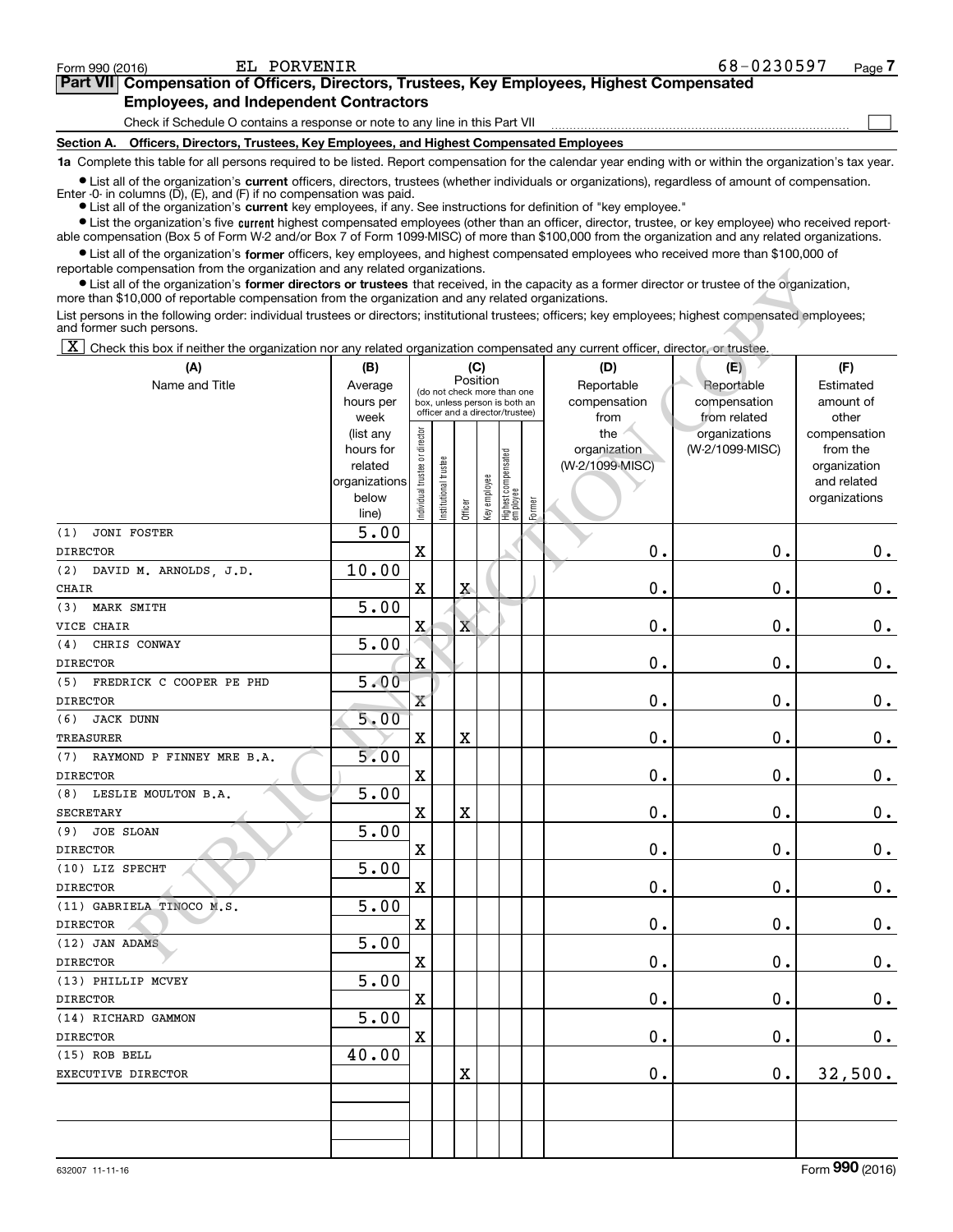| EL PORVENIR<br>Form 990 (2016)                                                                                                                                                                           |                                   |                                |                       |                                                              |              |                                   |        |                                 | 68-0230597                 |                  |     |                             | Page 8 |
|----------------------------------------------------------------------------------------------------------------------------------------------------------------------------------------------------------|-----------------------------------|--------------------------------|-----------------------|--------------------------------------------------------------|--------------|-----------------------------------|--------|---------------------------------|----------------------------|------------------|-----|-----------------------------|--------|
| <b>Part VII</b><br>Section A. Officers, Directors, Trustees, Key Employees, and Highest Compensated Employees (continued)                                                                                |                                   |                                |                       |                                                              |              |                                   |        |                                 |                            |                  |     |                             |        |
| (A)                                                                                                                                                                                                      | (C)<br>(B)<br>Position<br>Average |                                |                       |                                                              |              |                                   |        | (D)                             | (E)                        |                  |     | (F)                         |        |
| Name and title                                                                                                                                                                                           | hours per                         |                                |                       | (do not check more than one<br>box, unless person is both an |              |                                   |        | Reportable<br>compensation      | Reportable<br>compensation |                  |     | Estimated<br>amount of      |        |
|                                                                                                                                                                                                          | week                              |                                |                       | officer and a director/trustee)                              |              |                                   |        | from                            | from related               |                  |     | other                       |        |
|                                                                                                                                                                                                          | (list any                         |                                |                       |                                                              |              |                                   |        | the                             | organizations              |                  |     | compensation                |        |
|                                                                                                                                                                                                          | hours for<br>related              |                                |                       |                                                              |              |                                   |        | organization<br>(W-2/1099-MISC) | (W-2/1099-MISC)            |                  |     | from the                    |        |
|                                                                                                                                                                                                          | organizations                     | Individual trustee or director | Institutional trustee |                                                              |              | Highest compensated<br>  employee |        |                                 |                            |                  |     | organization<br>and related |        |
|                                                                                                                                                                                                          | below                             |                                |                       |                                                              | Key employee |                                   |        |                                 |                            |                  |     | organizations               |        |
|                                                                                                                                                                                                          | line)                             |                                |                       | Officer                                                      |              |                                   | Former |                                 |                            |                  |     |                             |        |
|                                                                                                                                                                                                          |                                   |                                |                       |                                                              |              |                                   |        |                                 |                            |                  |     |                             |        |
|                                                                                                                                                                                                          |                                   |                                |                       |                                                              |              |                                   |        |                                 |                            |                  |     |                             |        |
|                                                                                                                                                                                                          |                                   |                                |                       |                                                              |              |                                   |        |                                 |                            |                  |     |                             |        |
|                                                                                                                                                                                                          |                                   |                                |                       |                                                              |              |                                   |        |                                 |                            |                  |     |                             |        |
|                                                                                                                                                                                                          |                                   |                                |                       |                                                              |              |                                   |        |                                 |                            |                  |     |                             |        |
|                                                                                                                                                                                                          |                                   |                                |                       |                                                              |              |                                   |        |                                 |                            |                  |     |                             |        |
|                                                                                                                                                                                                          |                                   |                                |                       |                                                              |              |                                   |        |                                 |                            |                  |     |                             |        |
|                                                                                                                                                                                                          |                                   |                                |                       |                                                              |              |                                   |        |                                 |                            |                  |     |                             |        |
|                                                                                                                                                                                                          |                                   |                                |                       |                                                              |              |                                   |        |                                 |                            |                  |     |                             |        |
|                                                                                                                                                                                                          |                                   |                                |                       |                                                              |              |                                   |        |                                 |                            |                  |     |                             |        |
|                                                                                                                                                                                                          |                                   |                                |                       |                                                              |              |                                   |        |                                 |                            |                  |     |                             |        |
|                                                                                                                                                                                                          |                                   |                                |                       |                                                              |              |                                   |        | 0.                              |                            | $\mathbf 0$ .    |     | 32,500.                     |        |
|                                                                                                                                                                                                          |                                   |                                |                       |                                                              |              |                                   |        | $0$ .                           |                            | О.               |     |                             | $0$ .  |
|                                                                                                                                                                                                          |                                   |                                |                       |                                                              |              |                                   |        | $\mathbf 0$ .                   |                            | $\overline{0}$ . |     | 32,500.                     |        |
| Total number of individuals (including but not limited to those listed above) who received more than \$100,000 of reportable<br>$\mathbf{2}$<br>compensation from the organization $\blacktriangleright$ |                                   |                                |                       |                                                              |              |                                   |        |                                 |                            |                  |     |                             | 0      |
|                                                                                                                                                                                                          |                                   |                                |                       |                                                              |              |                                   |        |                                 |                            |                  |     | Yes                         | No     |
| Did the organization list any former officer, director, or trustee, key employee, or highest compensated employee on<br>з                                                                                |                                   |                                |                       |                                                              |              |                                   |        |                                 |                            |                  |     |                             |        |
| line 1a? If "Yes," complete Schedule J for such individual                                                                                                                                               |                                   |                                |                       |                                                              |              |                                   |        |                                 |                            |                  | З   |                             | х      |
| For any individual listed on line 1a, is the sum of reportable compensation and other compensation from the organization<br>4                                                                            |                                   |                                |                       |                                                              |              |                                   |        |                                 |                            |                  |     |                             |        |
|                                                                                                                                                                                                          |                                   |                                |                       |                                                              |              |                                   |        |                                 |                            |                  | 4   |                             | х      |
| Did any person listed on line 1a receive or accrue compensation from any unrelated organization or individual for services<br>5                                                                          |                                   |                                |                       |                                                              |              |                                   |        |                                 |                            |                  |     |                             |        |
| <b>Section B. Independent Contractors</b>                                                                                                                                                                |                                   |                                |                       |                                                              |              |                                   |        |                                 |                            |                  | 5   |                             | X      |
| Complete this table for your five highest compensated independent contractors that received more than \$100,000 of compensation from<br>1                                                                |                                   |                                |                       |                                                              |              |                                   |        |                                 |                            |                  |     |                             |        |
| the organization. Report compensation for the calendar year ending with or within the organization's tax year.<br>(A)                                                                                    |                                   |                                |                       |                                                              |              |                                   |        | (B)                             |                            |                  | (C) |                             |        |
| Name and business address                                                                                                                                                                                |                                   |                                | <b>NONE</b>           |                                                              |              |                                   |        | Description of services         |                            |                  |     | Compensation                |        |
|                                                                                                                                                                                                          |                                   |                                |                       |                                                              |              |                                   |        |                                 |                            |                  |     |                             |        |
|                                                                                                                                                                                                          |                                   |                                |                       |                                                              |              |                                   |        |                                 |                            |                  |     |                             |        |
|                                                                                                                                                                                                          |                                   |                                |                       |                                                              |              |                                   |        |                                 |                            |                  |     |                             |        |
|                                                                                                                                                                                                          |                                   |                                |                       |                                                              |              |                                   |        |                                 |                            |                  |     |                             |        |
|                                                                                                                                                                                                          |                                   |                                |                       |                                                              |              |                                   |        |                                 |                            |                  |     |                             |        |
| Total number of independent contractors (including but not limited to those listed above) who received more than<br>2                                                                                    |                                   |                                |                       |                                                              |              |                                   |        |                                 |                            |                  |     |                             |        |
| \$100,000 of compensation from the organization                                                                                                                                                          |                                   |                                |                       |                                                              | 0            |                                   |        |                                 |                            |                  |     |                             |        |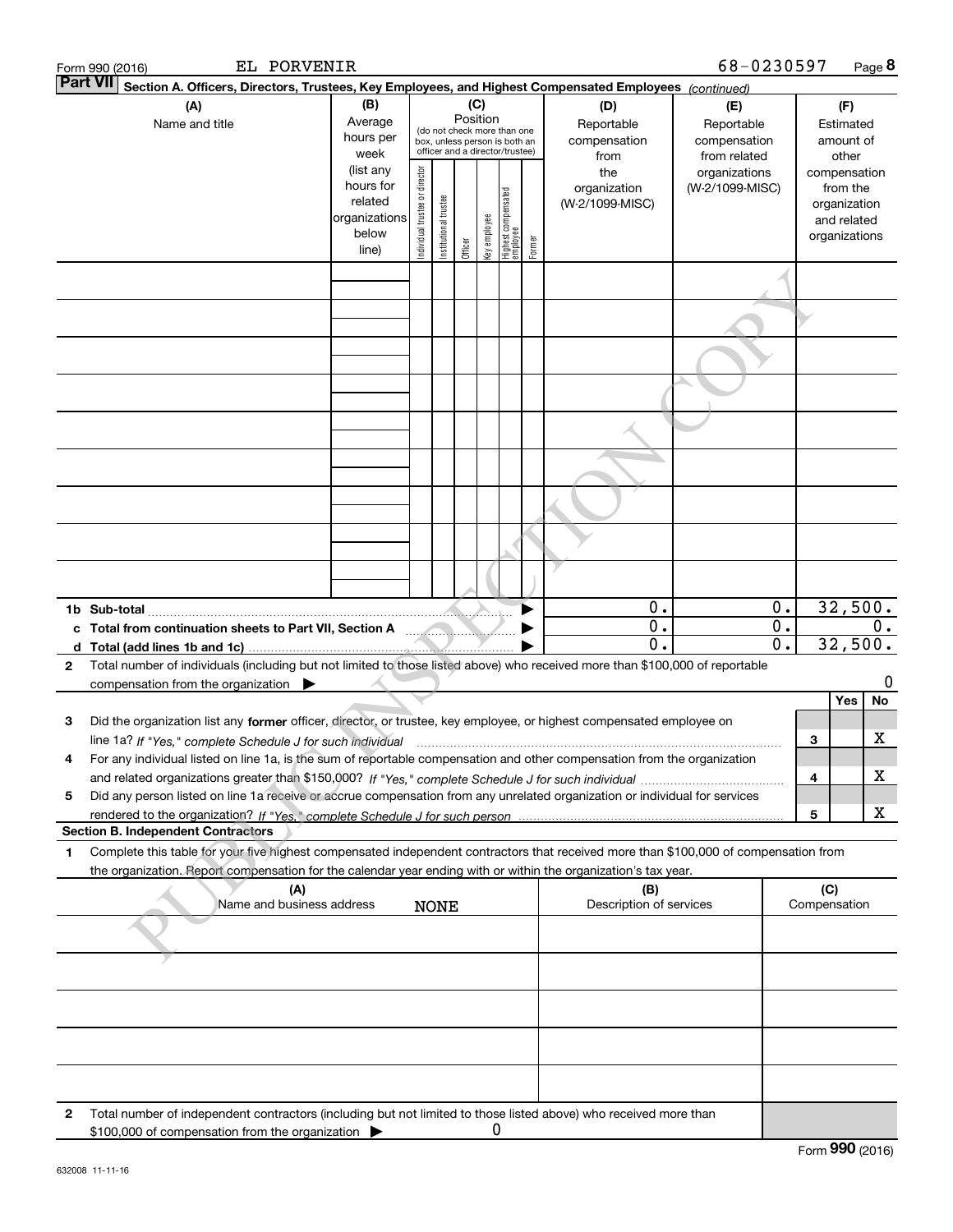|                                                           | Form 990 (2016)    |                                                                                                                                                                                                                                                                                                                                                                                                             | EL PORVENIR                                        |                                                             |                       |                                                 | 68-0230597                                           | Page 9                                                               |
|-----------------------------------------------------------|--------------------|-------------------------------------------------------------------------------------------------------------------------------------------------------------------------------------------------------------------------------------------------------------------------------------------------------------------------------------------------------------------------------------------------------------|----------------------------------------------------|-------------------------------------------------------------|-----------------------|-------------------------------------------------|------------------------------------------------------|----------------------------------------------------------------------|
|                                                           | <b>Part VIII</b>   | <b>Statement of Revenue</b>                                                                                                                                                                                                                                                                                                                                                                                 |                                                    |                                                             |                       |                                                 |                                                      |                                                                      |
|                                                           |                    | Check if Schedule O contains a response or note to any line in this Part VIII                                                                                                                                                                                                                                                                                                                               |                                                    |                                                             | (A)<br>Total revenue  | (B)<br>Related or<br>exempt function<br>revenue | $\overline{(C)}$<br>Unrelated<br>business<br>revenue | (D)<br>Revenue excluded<br>from tax under<br>sections<br>$512 - 514$ |
| Contributions, Gifts, Grants<br>and Other Similar Amounts | b<br>c<br>d<br>h   | 1 a Federated campaigns<br>Membership dues<br>Fundraising events<br>Related organizations<br>Government grants (contributions)<br>f All other contributions, gifts, grants, and<br>similar amounts not included above<br>Noncash contributions included in lines 1a-1f: \$                                                                                                                                  | 1a<br>1b<br>1 <sub>c</sub><br>1 <sub>d</sub><br>1e | $1$ 1f $\frac{1}{2}$ , 303 , 895 .<br>$\blacktriangleright$ | 1,303,895.            |                                                 |                                                      |                                                                      |
| Program Service<br>Revenue                                | b<br>c<br>d<br>f   | 2 a WORK TRIPS<br><u> 1989 - Johann Barbara, martxa alemaniar a</u><br><u> 1989 - Johann Barn, mars ann an t-Amhair ann an t-Amhair ann an t-Amhair ann an t-Amhair ann an t-Amhair ann a</u><br><u> 1989 - Johann Barbara, martin amerikan basar dan berasal dalam basar dalam basar dalam basar dalam basar dala</u>                                                                                      |                                                    | <b>Business Code</b><br>561520                              | 221,940.              | 221,940.                                        |                                                      |                                                                      |
|                                                           | з<br>4<br>5        | Investment income (including dividends, interest, and<br>Income from investment of tax-exempt bond proceeds                                                                                                                                                                                                                                                                                                 |                                                    | $\blacktriangleright$                                       | 221,940.<br>612.      |                                                 |                                                      | 612.                                                                 |
|                                                           | 6а<br>b<br>c<br>d  | Gross rents<br>Less: rental expenses<br>Rental income or (loss)                                                                                                                                                                                                                                                                                                                                             | (i) Real                                           | (ii) Personal                                               |                       |                                                 |                                                      |                                                                      |
|                                                           |                    | 7 a Gross amount from sales of<br>assets other than inventory<br><b>b</b> Less: cost or other basis<br>and sales expenses                                                                                                                                                                                                                                                                                   | (i) Securities                                     | (ii) Other                                                  |                       |                                                 |                                                      |                                                                      |
|                                                           |                    | 1.1.1.1.1.1.1<br>c Gain or (loss)<br>8 a Gross income from fundraising events (not                                                                                                                                                                                                                                                                                                                          |                                                    |                                                             |                       |                                                 |                                                      |                                                                      |
| <b>Other Revenue</b>                                      |                    | $\overline{\phantom{a}}$ of<br>including \$<br>contributions reported on line 1c). See<br>Part IV, line 18<br>b Less: direct expenses                                                                                                                                                                                                                                                                       | $\mathbf b$                                        |                                                             |                       |                                                 |                                                      |                                                                      |
|                                                           |                    | c Net income or (loss) from fundraising events<br>9 a Gross income from gaming activities. See                                                                                                                                                                                                                                                                                                              | $\mathbf b$                                        | <u></u> ▶                                                   |                       |                                                 |                                                      |                                                                      |
|                                                           |                    | 10 a Gross sales of inventory, less returns<br>and allowances $\ldots$ , $a$<br><b>b</b> Less: cost of goods sold $\begin{bmatrix} b & b \end{bmatrix}$                                                                                                                                                                                                                                                     |                                                    |                                                             |                       |                                                 |                                                      |                                                                      |
|                                                           | 11a<br>b<br>с<br>d | Miscellaneous Revenue<br><u>and the state of the state of the state of the state of the state of the state of the state of the state of the state of the state of the state of the state of the state of the state of the state of the state of the state</u><br>the control of the control of the control of the control of the control of the control of<br><u> 1989 - Andrea Andrew Maria (h. 1989).</u> |                                                    | <b>Business Code</b>                                        |                       |                                                 |                                                      |                                                                      |
|                                                           | е<br>12            |                                                                                                                                                                                                                                                                                                                                                                                                             |                                                    |                                                             | $1,526,447.$ 221,940. |                                                 | $0$ .                                                | 612.                                                                 |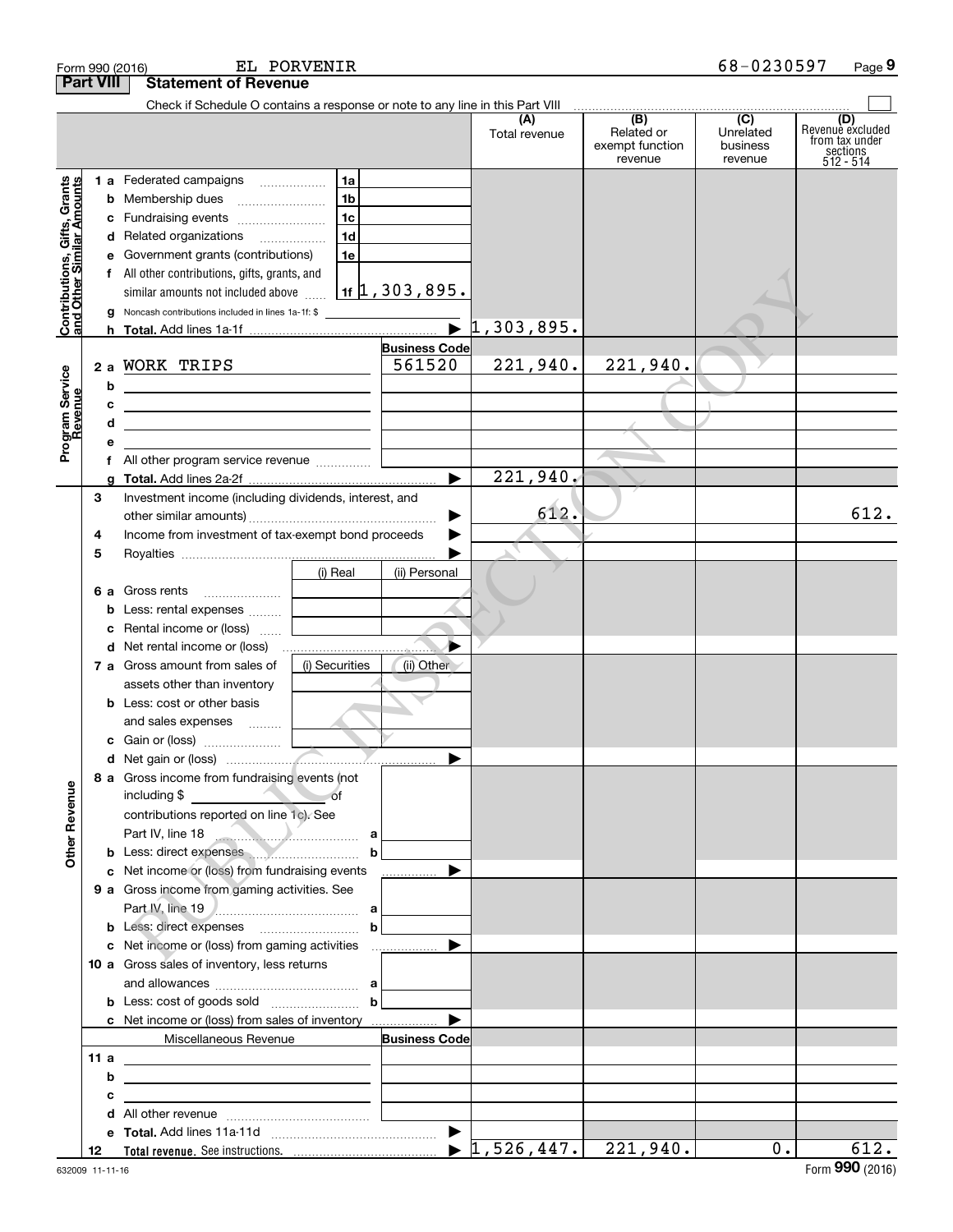Form 990 (2016) EL PORVENIR<br>**Part IX | Statement of Functional Expenses** EL PORVENIR

|                  | Section 501(c)(3) and 501(c)(4) organizations must complete all columns. All other organizations must complete column (A).<br>Check if Schedule O contains a response or note to any line in this Part IX |                               |                             |                                    |                         |
|------------------|-----------------------------------------------------------------------------------------------------------------------------------------------------------------------------------------------------------|-------------------------------|-----------------------------|------------------------------------|-------------------------|
|                  |                                                                                                                                                                                                           |                               | (B)                         | (C)                                | (D)                     |
|                  | Do not include amounts reported on lines 6b,<br>7b, 8b, 9b, and 10b of Part VIII.                                                                                                                         | Total expenses                | Program service<br>expenses | Management and<br>general expenses | Fundraising<br>expenses |
| 1.               | Grants and other assistance to domestic organizations                                                                                                                                                     |                               |                             |                                    |                         |
|                  | and domestic governments. See Part IV, line 21                                                                                                                                                            |                               |                             |                                    |                         |
| $\mathbf{2}$     | Grants and other assistance to domestic                                                                                                                                                                   |                               |                             |                                    |                         |
|                  | individuals. See Part IV, line 22                                                                                                                                                                         |                               |                             |                                    |                         |
| 3                | Grants and other assistance to foreign                                                                                                                                                                    |                               |                             |                                    |                         |
|                  | organizations, foreign governments, and foreign                                                                                                                                                           |                               |                             |                                    |                         |
|                  | individuals. See Part IV, lines 15 and 16                                                                                                                                                                 | 584,787.                      | 584,787.                    |                                    |                         |
| 4                | Benefits paid to or for members                                                                                                                                                                           |                               |                             |                                    |                         |
| 5                | Compensation of current officers, directors,                                                                                                                                                              |                               |                             |                                    |                         |
|                  | trustees, and key employees                                                                                                                                                                               | 32,500.                       | 19,500.                     | 6,500.                             | 6,500.                  |
| 6                | Compensation not included above, to disqualified                                                                                                                                                          |                               |                             |                                    |                         |
|                  | persons (as defined under section 4958(f)(1)) and                                                                                                                                                         |                               |                             |                                    |                         |
|                  | persons described in section $4958(c)(3)(B)$                                                                                                                                                              |                               |                             |                                    |                         |
| 7                |                                                                                                                                                                                                           | 279,589.                      | 201, 261.                   | 33,934.                            | 44,394.                 |
| 8                | Pension plan accruals and contributions (include                                                                                                                                                          |                               |                             |                                    |                         |
|                  | section 401(k) and 403(b) employer contributions)                                                                                                                                                         |                               |                             |                                    |                         |
| 9                |                                                                                                                                                                                                           | 107,423.                      | 81,266.                     | 19,037.                            | $\frac{7,120}{5,417}$ . |
| 10               |                                                                                                                                                                                                           | 15,777.                       | 8, 136.                     | 2,224.                             |                         |
| 11               | Fees for services (non-employees):                                                                                                                                                                        |                               |                             |                                    |                         |
| a                |                                                                                                                                                                                                           |                               |                             |                                    |                         |
| b                |                                                                                                                                                                                                           |                               |                             |                                    |                         |
| c                |                                                                                                                                                                                                           | 10,000.                       |                             | 10,000.                            |                         |
| d                |                                                                                                                                                                                                           |                               |                             |                                    |                         |
| е                | Professional fundraising services. See Part IV, line 17                                                                                                                                                   |                               |                             |                                    |                         |
| f                | Investment management fees                                                                                                                                                                                |                               |                             |                                    |                         |
| g                | Other. (If line 11g amount exceeds 10% of line 25,                                                                                                                                                        |                               |                             |                                    |                         |
|                  | column (A) amount, list line 11g expenses on Sch O.)                                                                                                                                                      |                               |                             |                                    |                         |
| 12 <sup>12</sup> |                                                                                                                                                                                                           |                               |                             |                                    |                         |
| 13               |                                                                                                                                                                                                           | $\overline{2,994}$ .          | 2,096.                      | 898.                               |                         |
| 14               |                                                                                                                                                                                                           |                               |                             |                                    |                         |
| 15               |                                                                                                                                                                                                           |                               |                             |                                    |                         |
| 16               |                                                                                                                                                                                                           | 45,387.                       | 20,937.                     | 15, 111.                           | 9,339.                  |
| 17               |                                                                                                                                                                                                           | 39,083.                       | 24,921.                     | 9,894.                             | 4,268.                  |
| 18               | Payments of travel or entertainment expenses                                                                                                                                                              |                               |                             |                                    |                         |
|                  | for any federal, state, or local public officials                                                                                                                                                         |                               |                             |                                    |                         |
| 19               | Conferences, conventions, and meetings                                                                                                                                                                    |                               |                             |                                    |                         |
| 20               | Interest                                                                                                                                                                                                  |                               |                             |                                    |                         |
| 21               | Payments to affiliates                                                                                                                                                                                    |                               |                             |                                    |                         |
| 22               | Depreciation, depletion, and amortization                                                                                                                                                                 | 18,596.<br>$\overline{712}$ . | 14,877.                     | 2,789.<br>$\overline{214}$ .       | 930.                    |
| 23               | Insurance                                                                                                                                                                                                 |                               | 498.                        |                                    |                         |
| 24               | Other expenses. Itemize expenses not covered<br>above. (List miscellaneous expenses in line 24e. If line<br>24e amount exceeds 10% of line 25, column (A)                                                 |                               |                             |                                    |                         |
|                  | amount, list line 24e expenses on Schedule O.)<br>TRAINING AND TECHNICAL                                                                                                                                  | 16,760.                       | 12,519.                     | 3,130.                             | 1,111.                  |
| a                |                                                                                                                                                                                                           |                               |                             |                                    |                         |
| b                |                                                                                                                                                                                                           |                               |                             |                                    |                         |
| c                |                                                                                                                                                                                                           |                               |                             |                                    |                         |
| d                | <u> 1989 - Johann Stoff, Amerikaansk politiker (</u>                                                                                                                                                      | 71,971.                       | 31,070.                     | 17, 122.                           | 23,779.                 |
|                  | e All other expenses<br>Total functional expenses. Add lines 1 through 24e                                                                                                                                | 1, 225, 579.                  | 1,001,868.                  | 120,853.                           | 102,858.                |
| 25<br>26         | Joint costs. Complete this line only if the organization                                                                                                                                                  |                               |                             |                                    |                         |
|                  | reported in column (B) joint costs from a combined                                                                                                                                                        |                               |                             |                                    |                         |
|                  | educational campaign and fundraising solicitation.                                                                                                                                                        |                               |                             |                                    |                         |
|                  | Check here $\blacktriangleright$<br>if following SOP 98-2 (ASC 958-720)                                                                                                                                   |                               |                             |                                    |                         |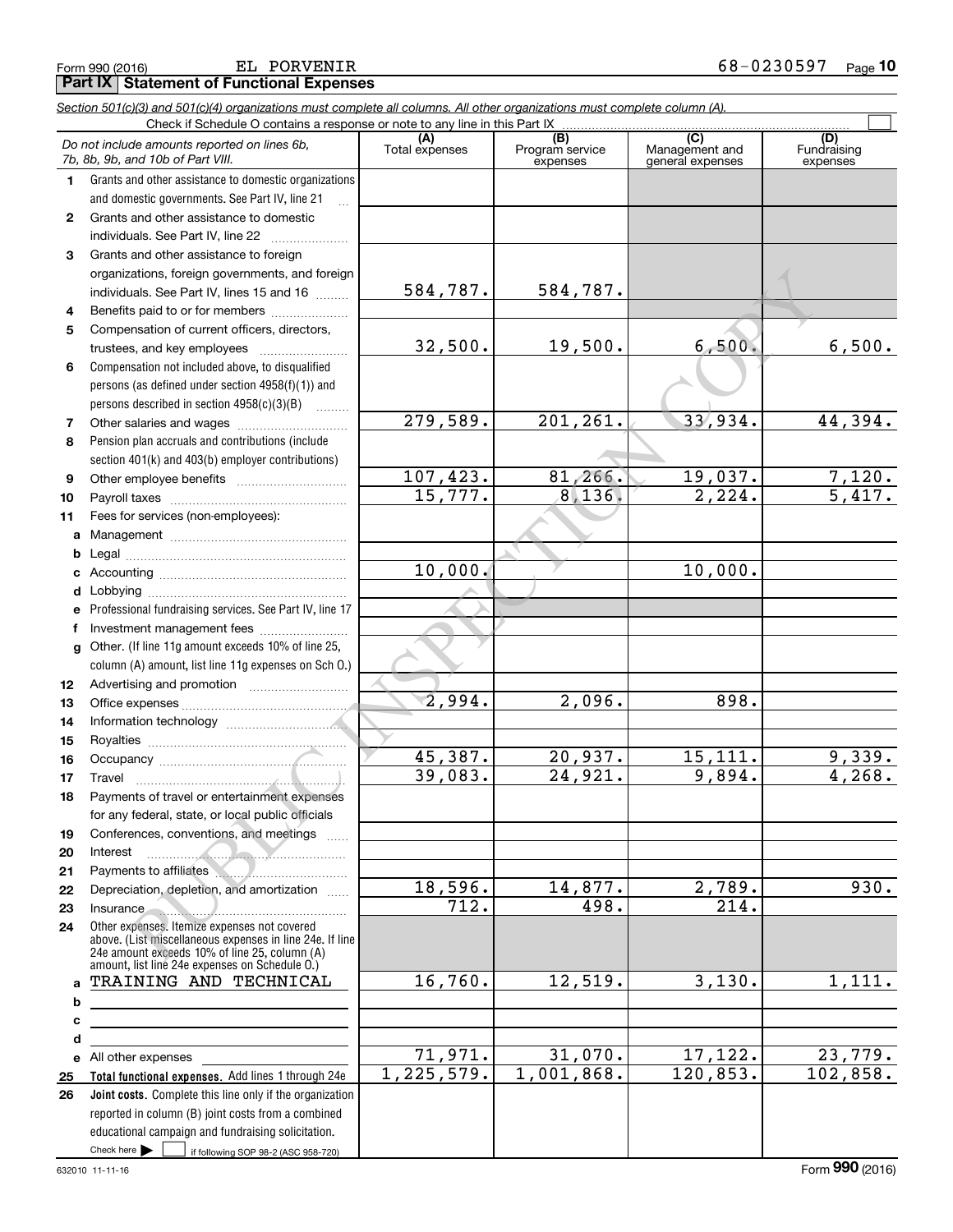$\boxed{\phantom{1}}$ 

EL PORVENIR

|                             |              |                                                                                                                                     |  |           | (A)<br>Beginning of year |                         | (B)<br>End of year   |
|-----------------------------|--------------|-------------------------------------------------------------------------------------------------------------------------------------|--|-----------|--------------------------|-------------------------|----------------------|
|                             | 1.           |                                                                                                                                     |  |           | 321, 141.                | $\mathbf{1}$            | 501,982.             |
|                             | $\mathbf{2}$ |                                                                                                                                     |  |           | 98,365.                  | $\mathbf 2$             | 104,449.             |
|                             | 3            |                                                                                                                                     |  |           | 111, 169.                | 3                       | 215, 302.            |
|                             | 4            |                                                                                                                                     |  |           | 44,987.                  | $\overline{\mathbf{4}}$ | 28,818.              |
|                             | 5            | Loans and other receivables from current and former officers, directors,                                                            |  |           |                          |                         |                      |
|                             |              | trustees, key employees, and highest compensated employees. Complete                                                                |  |           |                          |                         |                      |
|                             |              | Part II of Schedule L                                                                                                               |  | 5         |                          |                         |                      |
|                             | 6            | Loans and other receivables from other disqualified persons (as defined under                                                       |  |           |                          |                         |                      |
|                             |              | section 4958(f)(1)), persons described in section 4958(c)(3)(B), and contributing                                                   |  |           |                          |                         |                      |
|                             |              | employers and sponsoring organizations of section 501(c)(9) voluntary                                                               |  |           |                          |                         |                      |
|                             |              | employees' beneficiary organizations (see instr). Complete Part II of Sch L                                                         |  | 6         |                          |                         |                      |
| Assets                      | 7            |                                                                                                                                     |  |           |                          | $\overline{7}$          |                      |
|                             | 8            |                                                                                                                                     |  |           | 7,227.                   | 8                       | 7,172.               |
|                             | 9            | Prepaid expenses and deferred charges                                                                                               |  |           |                          | 9                       |                      |
|                             |              | <b>10a</b> Land, buildings, and equipment: cost or other                                                                            |  |           |                          |                         |                      |
|                             |              | basis. Complete Part VI of Schedule D  10a                                                                                          |  | 200, 280. |                          |                         |                      |
|                             |              | <u>  1</u> 0b  <br><b>b</b> Less: accumulated depreciation                                                                          |  | 109,690.  | 63,980.                  | 10 <sub>c</sub>         | 90,590.              |
|                             | 11           |                                                                                                                                     |  |           |                          | 11                      |                      |
|                             | 12           |                                                                                                                                     |  |           |                          | 12                      |                      |
|                             | 13           | Investments - program-related. See Part IV, line 11                                                                                 |  |           |                          | 13                      |                      |
|                             | 14           |                                                                                                                                     |  |           |                          | 14                      |                      |
|                             | 15           |                                                                                                                                     |  |           |                          | 15                      |                      |
|                             | 16           |                                                                                                                                     |  |           | 646,869.                 | 16                      | 948,313.             |
|                             | 17           |                                                                                                                                     |  |           | 64,727.                  | 17                      | 85,184.              |
|                             | 18           |                                                                                                                                     |  |           |                          | 18                      |                      |
|                             | 19           |                                                                                                                                     |  |           |                          | 19                      |                      |
|                             | 20           |                                                                                                                                     |  |           |                          | 20                      |                      |
|                             | 21           | Escrow or custodial account liability. Complete Part IV of Schedule D                                                               |  |           |                          | 21                      |                      |
|                             | 22           | Loans and other payables to current and former officers, directors, trustees,                                                       |  |           |                          |                         |                      |
| Liabilities                 |              | key employees, highest compensated employees, and disqualified persons.                                                             |  |           |                          |                         |                      |
|                             |              |                                                                                                                                     |  |           | 22                       |                         |                      |
|                             | 23           | Secured mortgages and notes payable to unrelated third parties                                                                      |  | 23        |                          |                         |                      |
|                             | 24           |                                                                                                                                     |  | 24        |                          |                         |                      |
|                             | 25           | Other liabilities (including federal income tax, payables to related third                                                          |  |           |                          |                         |                      |
|                             |              | parties, and other liabilities not included on lines 17-24). Complete Part X of                                                     |  |           |                          |                         |                      |
|                             |              | Schedule Derenius Annual Albert 1997                                                                                                |  |           |                          | 25                      |                      |
|                             | 26           | Total liabilities. Add lines 17 through 25                                                                                          |  |           | 64,727.                  | 26                      | 85, 184.             |
|                             |              | Organizations that follow SFAS 117 (ASC 958), check here $\blacktriangleright \begin{array}{ c } \hline X & \text{and} \end{array}$ |  |           |                          |                         |                      |
|                             |              | complete lines 27 through 29, and lines 33 and 34.                                                                                  |  |           |                          |                         |                      |
|                             | 27           |                                                                                                                                     |  |           | 288,478.<br>293,664.     | 27                      | 308,521.<br>554,608. |
|                             | 28           |                                                                                                                                     |  |           |                          | 28                      |                      |
| Net Assets or Fund Balances | 29           | Permanently restricted net assets                                                                                                   |  |           |                          | 29                      |                      |
|                             |              | Organizations that do not follow SFAS 117 (ASC 958), check here $\blacktriangleright$                                               |  |           |                          |                         |                      |
|                             |              | and complete lines 30 through 34.                                                                                                   |  |           |                          |                         |                      |
|                             | 30           |                                                                                                                                     |  |           |                          | 30                      |                      |
|                             | 31           | Paid-in or capital surplus, or land, building, or equipment fund                                                                    |  |           |                          | 31                      |                      |
|                             | 32           | Retained earnings, endowment, accumulated income, or other funds                                                                    |  |           | $\overline{582}$ , 142.  | 32<br>33                | 863,129.             |
|                             | 33           |                                                                                                                                     |  |           | 646,869.                 | 34                      | 948, 313.            |
|                             | 34           | Total liabilities and net assets/fund balances                                                                                      |  |           |                          |                         | Form 990 (2016)      |

## Form 990 (2016) Page Part X | Balance Sheet

Check if Schedule O contains a response or note to any line in this Part X

 $\overline{\phantom{0}}$